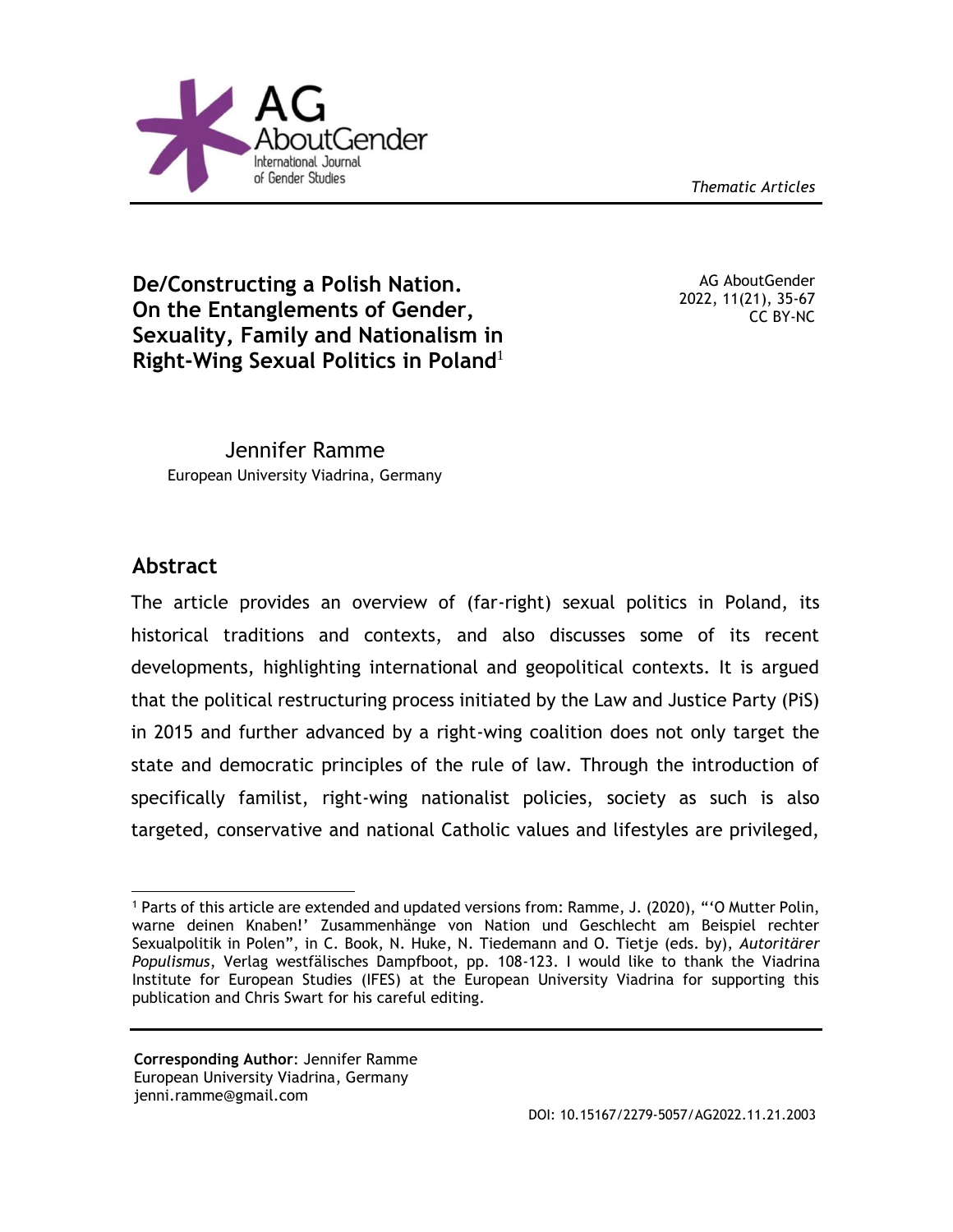while other groups such as LGBTQ\* people are threatened with social and political exclusion. The war against Ukraine, which escalated in 2022, revealed further geopolitical dimensions of gender and sexual politics.

\_\_\_\_\_\_\_\_\_\_\_\_\_\_\_\_\_\_\_\_\_\_\_\_\_\_\_\_\_\_\_\_\_\_\_\_\_\_\_\_\_\_\_\_\_\_\_\_\_\_\_\_\_\_\_\_\_\_\_\_\_\_\_\_\_\_\_\_\_\_\_\_\_\_\_\_\_\_\_\_\_\_\_\_\_\_\_\_

**Keywords:** Poland, sexual politics, LGBTQ\*, geopolitics, familist nationalism.

### **Introduction**

This article discusses the connection between nation, gender and sexuality in Poland and explores why this connection is so prevalent in Polish right-wing discourses. As in other contexts, there are different varieties of nationalism in Poland that compete with or influence each other. In this analysis of right-wing gender politics, I focus specifically on primordial ethnonationalism influenced by Catholicism (Meyer Resende 2015). Catholic nationalism, which goes hand in hand with conservative gender politics influenced by Catholic moral concepts, is currently the hegemonic form of nationalism in Poland. At the centre of this variant of nationalism is a familist (Notz 2015) worldview. In connection with nationalism, the concept of family and family trees by no means refers only to the heterosexual nuclear family, but to racist ideas about the origin of peoples (McClintock 1993, 66). The specifically familist character of right-wing Polish nationalisms was exemplified by gender politics after the *Law and Justice Party* (PiS) came to power in 2015.

The political restructuring process initiated by PiS, which has led, among other things, to the invocation of pre-Article 7 and Article 7(1) of the Treaty on European Union (Scheppele and Pech 2018), includes not only the dismantling of democratic rule, the nationalisation and centralisation of state administrative structures, institutions and media (Sutowski 2017), but also, in perspective, is (biopolitically) targeting the population of the state itself. Through various state programmes and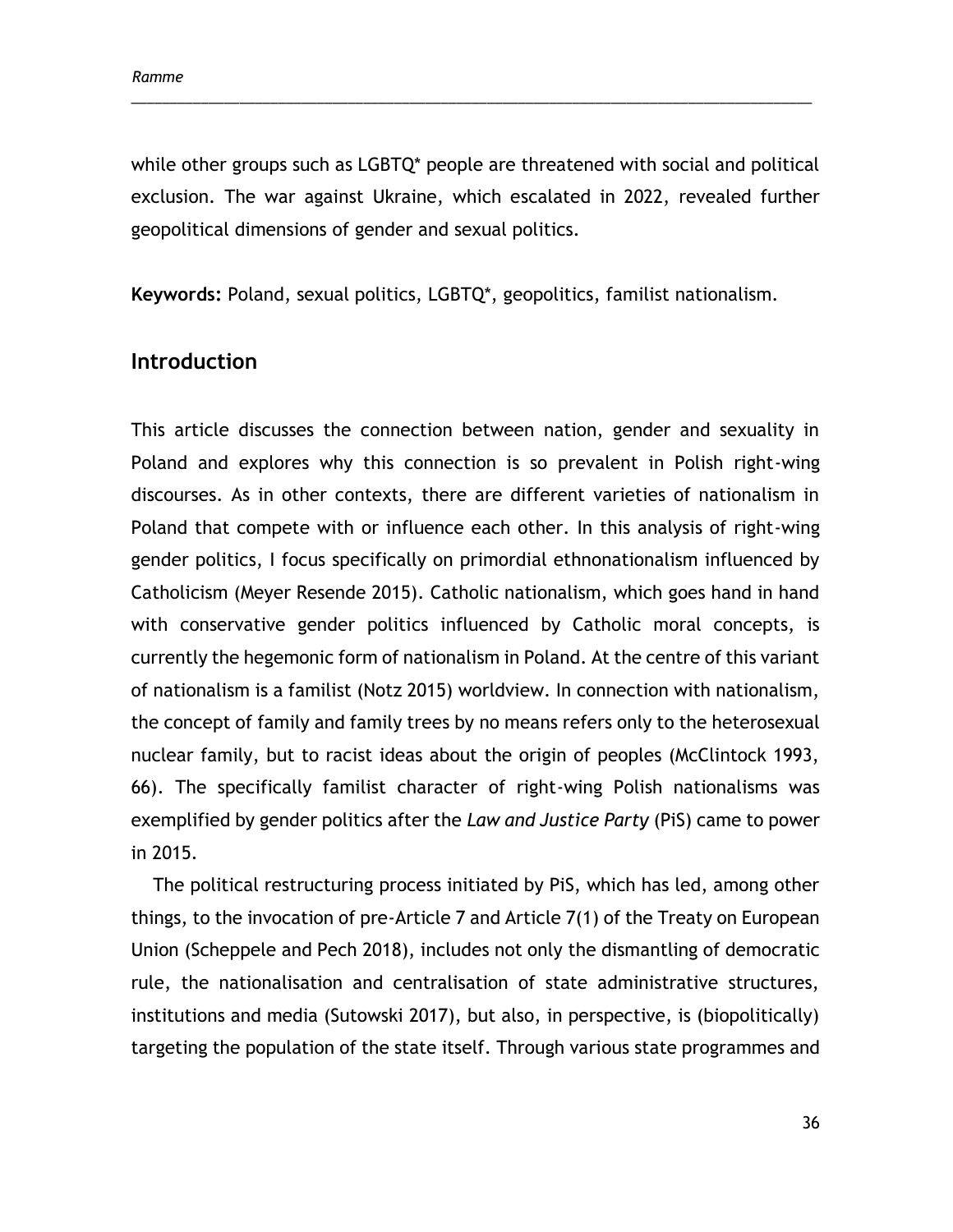measures as well as disciplinary mechanisms conservative and national Catholic values and lifestyles are privileged and materially supported. The assertion of national Catholic moral concepts, however, causes trouble not only for those who do not conform to these concepts, but also for those who are supposed to exemplify right-wing normative ideals. This article's aim is to give an overview on (far) right sexual politics in Poland, its historical traditions and contexts, and discusses also some of its recent developments, while highlighting international and geopolitical linkages.

# **1. Traditions, contexts and actors of right-wing gender politics and familist nationalism in Poland**

According to Mosse (1985), constructions of national identity in nationalisms are often linked to heteronormativity and conservative family values and, as McClintock puts it, the unity of the nation is produced through gender difference (McClintock 1993, 61). The situation is similar in Polish ethno-nationalist ideas about the composition of the nation (*naród*), in which gender difference and complementarity, with corresponding role assignments, are of elementary importance. Women accordingly have a mission to fulfil: the 'spiritual' and 'biological' reproduction of the Polish nation. In the history of Polish independence movements, as well as in the various traditions of nationalist thought in Poland, the family is also of great importance, because it is seen as the basic building block preserving the nation over generations, even in times of foreign domination and occupation (including by Prussian, Russian, German National Socialist as well as Soviet occupiers and oppressors) and when no sovereign Polish state existed.

Scholars have pointed out the special significance of the myth of 'Mother Poland' in this regard. This myth was shaped, among other things, by the poem "To Mother Poland" from 1830. In it, mothers are called upon to raise and sacrifice their sons to the struggle for national independence (Janion 1996; Pickhan 2006).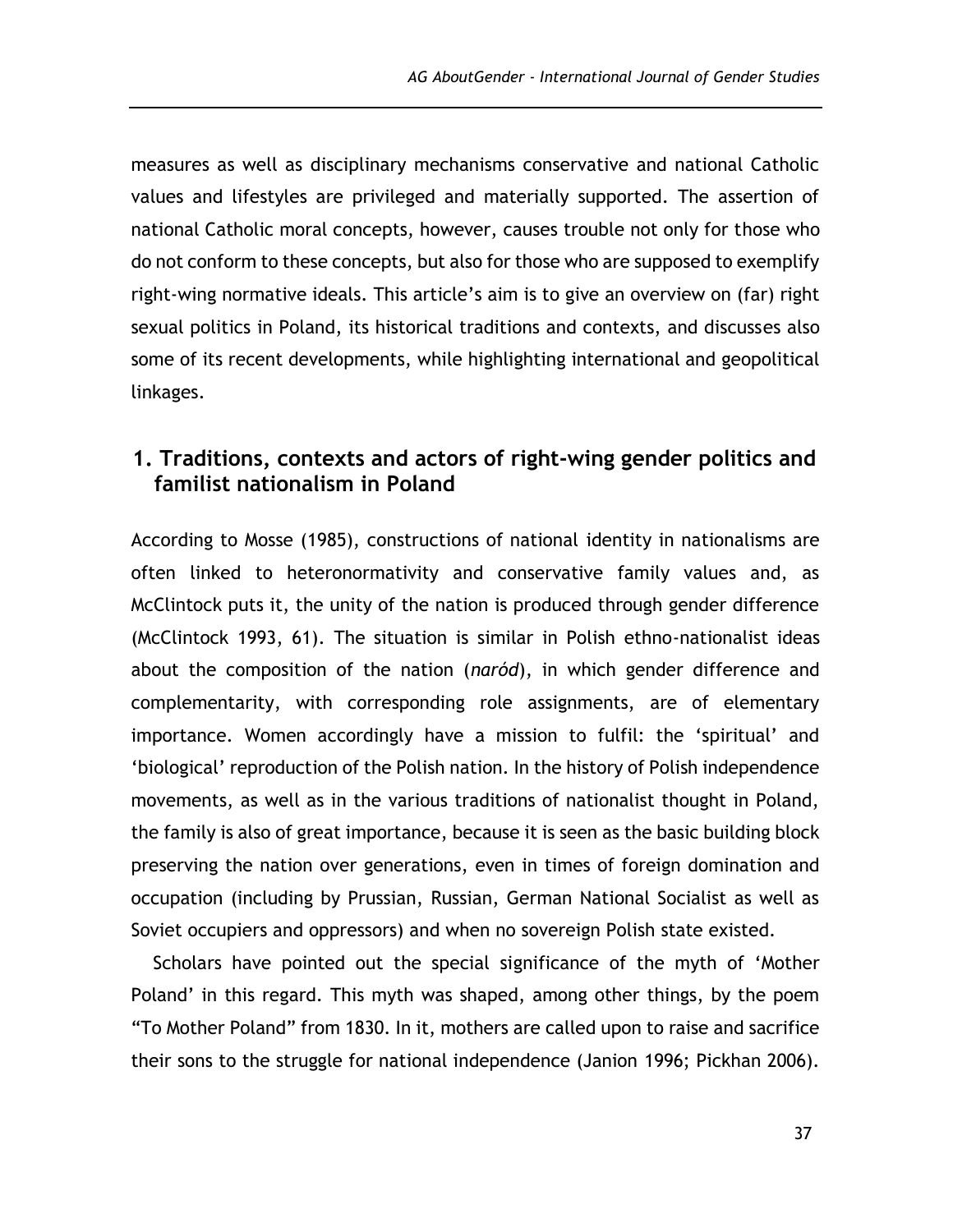According to Pickhan, the myth strengthened the position of women in the family, but female emancipation from the family framework could always also be interpreted as a "betrayal of the fatherland" (2006, 12). Mother Poland is a building block of national identity (Keinz 2008), as well as a moral guide to this day. It was cultivated not only in national independence movements, but also in the post-war period of the state-socialist People's Republic . Although the Polish People's Republic (PRL) defined itself through anti-fascism, rhetorical figures and narratives of nationalist (or even national democratic – *Endecja*) movements of the far-right political spectrum were partially revived and integrated during the period of state-socialism (Kraft 2010). In the course of political pluralisation after 1989, Christian fundamentalism as well as Catholic ethno-nationalism increasingly regained strength, drawing on traditions of thought from the ultra-right, fascist like spectrum of pre-war 'national movements' (*ruchy narodowe*) and their intellectual leaders such as Roman Dmowski (1864–1939).

\_\_\_\_\_\_\_\_\_\_\_\_\_\_\_\_\_\_\_\_\_\_\_\_\_\_\_\_\_\_\_\_\_\_\_\_\_\_\_\_\_\_\_\_\_\_\_\_\_\_\_\_\_\_\_\_\_\_\_\_\_\_\_\_\_\_\_\_\_\_\_\_\_\_\_\_\_\_\_\_\_\_\_\_\_\_\_\_

In recent Polish politics the right-wing government and political parties, far right and National Catholic movements and actors, right-wing Christian fundamentalist civil society organisations (e.g. *Piotr Skarga Institute, Ordo Iuris*) and the *Roman Catholic Church* appear together as the primary opponents of women's and LGBTQ\* rights and equality. The *Catholic Church* gained significant influence on state structures and politics in the 1990s (Mishtal 2015, 35; Meyer Resende 2015). To this day, it plays a central role in the propagation of conservative moral and value concepts (Zielińska 2002; Keinz 2008; Mishtal 2015) and thus in the development of right-wing sexual politics. Both the *Polish Catholic Church* and the ultra-right and national Catholic movements and parties propagate an ethnic understanding of national identity in the tradition of national democracy ("*Polak katolik*"), according to which belonging to the Polish nation is inseparably linked to Catholicism. In the framework of familist nationalism, the heterosexual family and its women are transformed into a kind of internal border regime of the nation,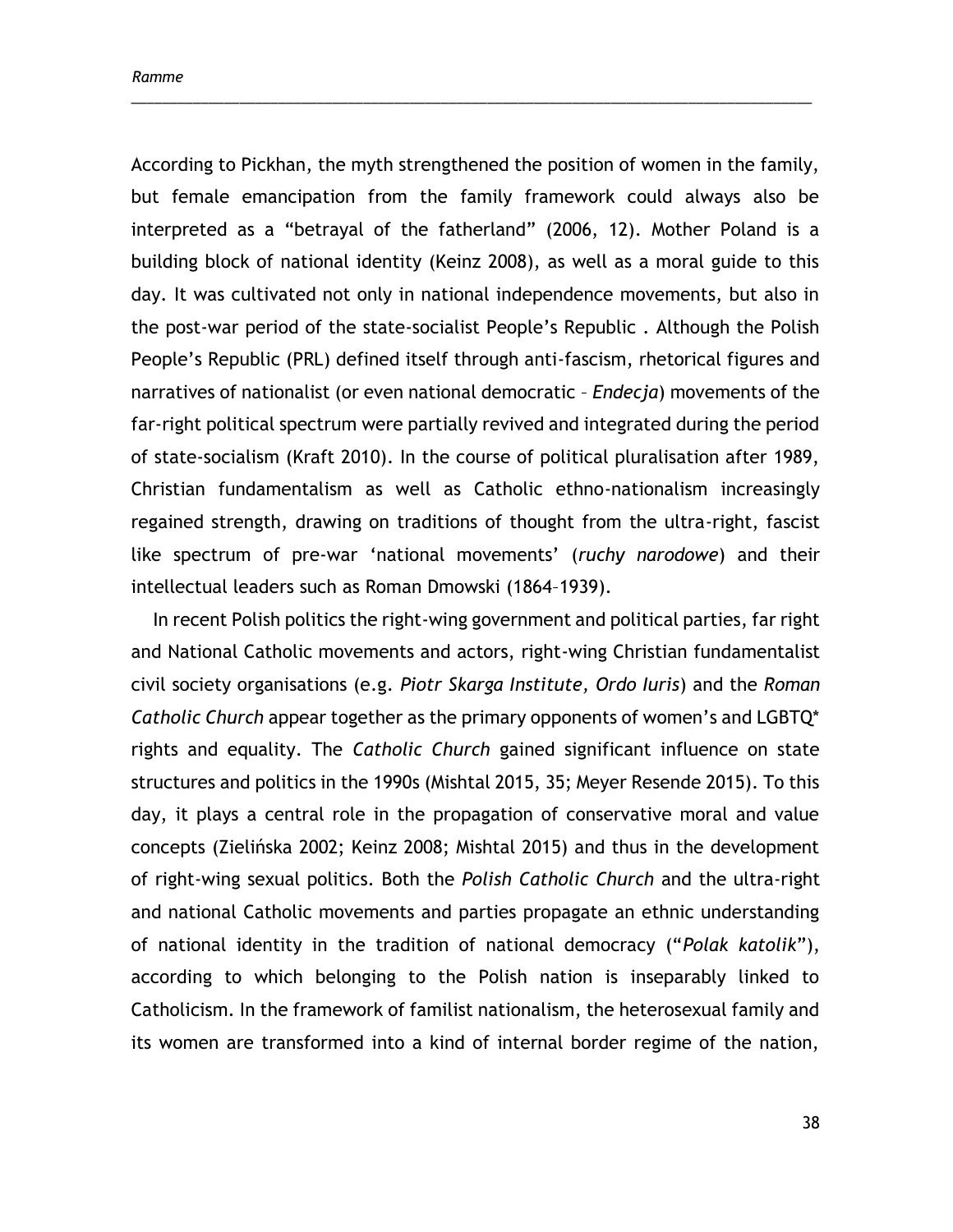whose reproduction should be meticulously guarded. The tightening of the abortion law in 1993, forbidding the termination of pregnancies for social reasons, can be seen as one of the first successful implementations of familist nationalist and national-Catholic social ideas. Since then, the socio-political fields of conflict around gender and sexuality have been multiplying continuously. Over decades national Catholicism gained more and more popularity and has meanwhile been able to assume a dominant status in public discourses and party politics (Stanley 2017; Ramme 2019c).

Although this article deals with the problem of right-wing politics and actors and shows the background to this, it should not be forgotten that the political landscape in Poland is characterised by contrasts. Particularly formative for the structuring of the political field is the competition between an EU-critical Catholicinfluenced ethno-nationalism and a liberal-democratically oriented pro-EU civil nationalism. Having said that, it should be added that in addition to the massive shift to the right that has been observed for many years and ultimately led to the takeover of the state structures by the PiS party in 2015, there are also countervailing developments in Poland, as well as a lively extra-parliamentary opposition – including strong and widespread LGBTQ\* and women's movements (e.g. Korolczuk *et al.* 2019), which also enjoy broad support from the population. This scope of politics in Poland, however, is not part of this particular analysis of right-wing sexual politics.

## **2. Main narratives and historical connections between familism and nationalism in right-wing discourses**

With regard to the operationalisation of familist ideologies in contemporary rightwing nationalist political discourses, their radicality and dissemination, Poland plays a pioneering role in Europe since the discourse was applied already during state-socialism and framed as a part of an oppositional nationalist and Catholic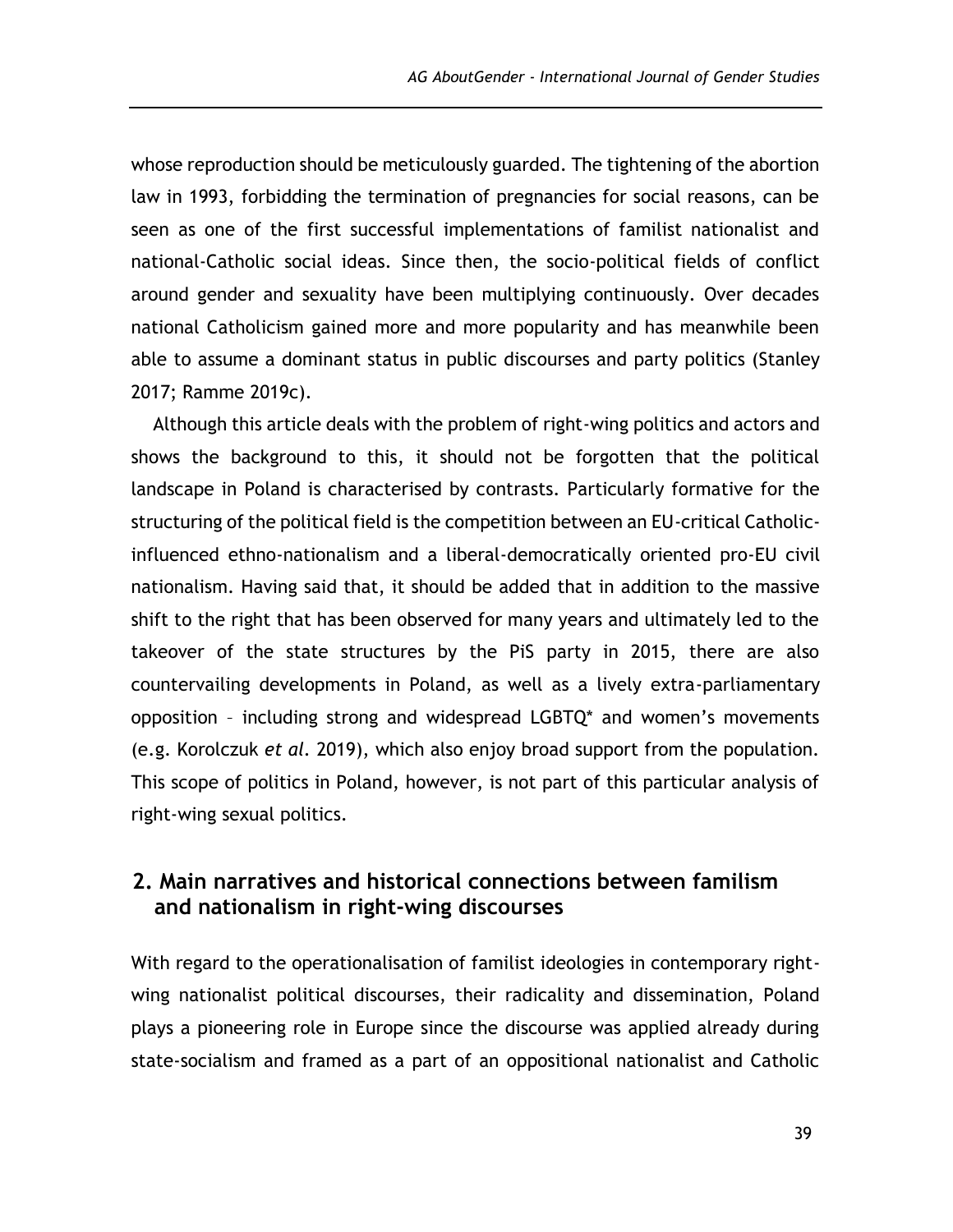discourse to state-socialism and communism. The question arises as to why the family in particular could become such a successful anchor point of right-wing politics.

\_\_\_\_\_\_\_\_\_\_\_\_\_\_\_\_\_\_\_\_\_\_\_\_\_\_\_\_\_\_\_\_\_\_\_\_\_\_\_\_\_\_\_\_\_\_\_\_\_\_\_\_\_\_\_\_\_\_\_\_\_\_\_\_\_\_\_\_\_\_\_\_\_\_\_\_\_\_\_\_\_\_\_\_\_\_\_\_

In addition to the nationalist functionalisation of the family institution described above for the reproduction of a (Catholic) nation with and without the state, after 1989 both the family and the church took on additional important social functions of a safety net that partially replaced or supplemented state care structures. In times of communism the state acted in a patriarchal-authoritarian way as a "parent state" (Verdery 1996, 62) and provided basic services and care infrastructure for its citizens. Nevertheless, in reality such services were also limited, as the distribution of access to state infrastructure, education and various resources was often based on corruption and nepotism, thus favouring those close to the power apparatus. The transformation to a market-oriented democracy in the 1990s worsened the situation for many, as it also led to mass unemployment and a massive reduction in state social assistance (e.g. housing allocations, kindergartens, guaranteed work/income etc.). In the course of the neoliberal transformation, reproductive work became increasingly "feminised" (Ivi, 81). In Poland, there are no unemployment benefits comparable to those in many states of the "old" EU, so that people without income are dependent on private networks like the family, friends, but also the *Polish Roman Catholic Church*. The church organises old people's homes, hospitals, shelters for women and their children forced to flee violent partners, kindergartens, help for the homeless, schools, universities and receives state subsidies for such work, thus increasing the dependency on this religious organisation.

Added to this is the context of a more general discrediting of socialist ideas and values through the experience of authoritarianism during state-socialism and Soviet dependency. The *Roman Catholic Church* was also able to fill this vacuum of values (Keinz 2008). The *Catholic Church* is one of the most important advocates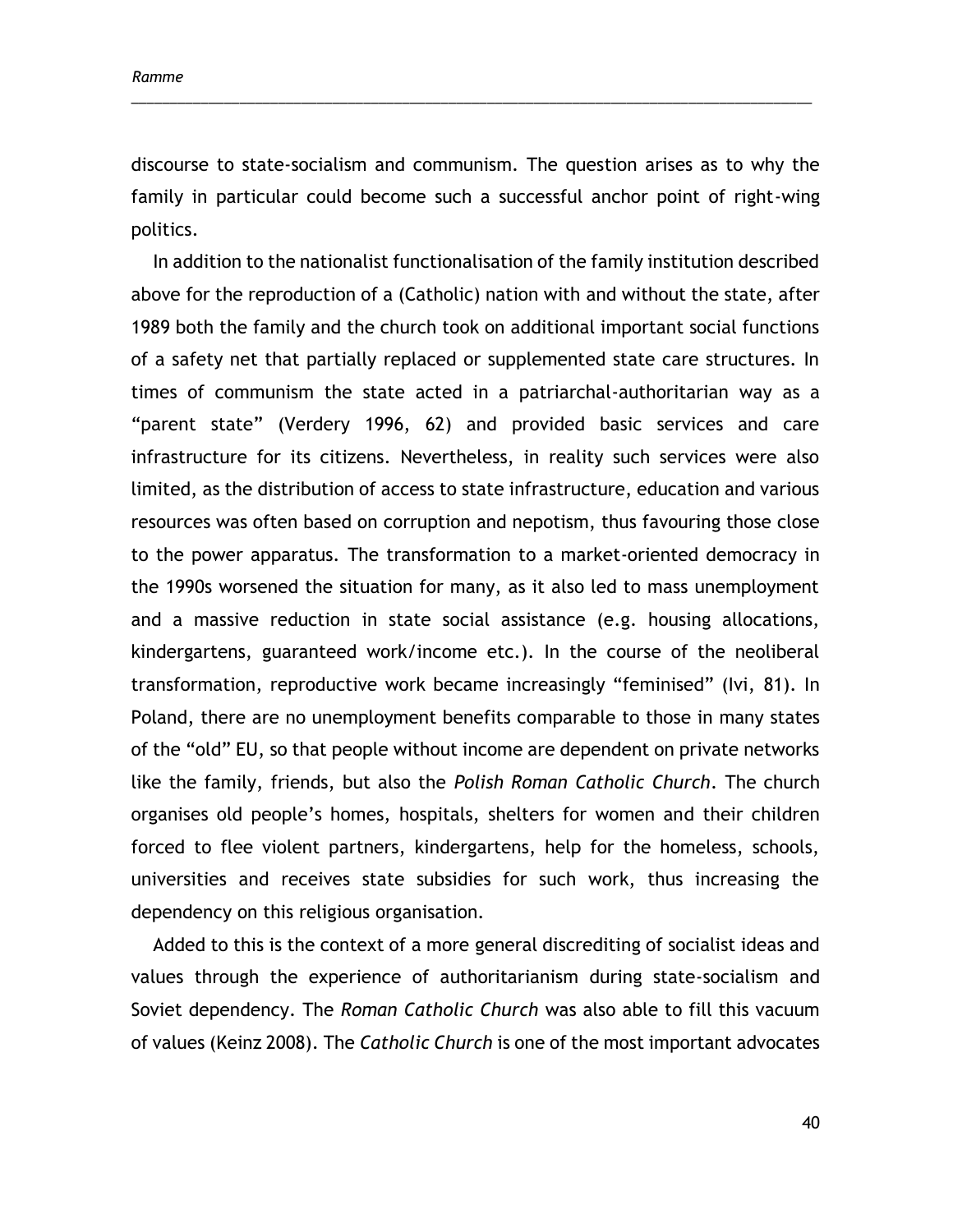of familism in Poland. Reproduction through national family structures, including the transmission of Catholicism, is regarded in official church doctrine as one of the most important God-given provisions. In this context, the persistent myth of Mother Poland takes on further significance. The idealised female type of Mother Poland, dominant in right-wing conservative rhetoric, is contrasted with female life plans and female roles that do not correspond to this image (Chołuj 2009, 4; 2015).

Abortion, feminism, non-heterosexual people and lifestyles are presented in national Catholic right-wing populist rhetoric as a 'threat' to the family and the Polish nation (Verdery 1996, 82; Keinz 2008; Kulpa 2012; Jawor 2018). As in other international right-wing discourses, right-wing milieus, together with the *Catholic Church* in Poland, warn against 'colonisation' by 'gender' and 'Brussels or the EU' (Korolczuk and Graff 2018) and portray gender equality as a product of 'foreign' domination (Keinz 2008, 100). In the context of familism in connection with Polish nationalism, an occupation narrative also comes into play (Ramme 2019c, 471). Particularly in connection with the problematisation of abortion, the collective memory of National Socialist and Soviet domination is repeatedly invoked, as well as the crimes against the Polish population on the part of the German National Socialists and under Stalin. For example, on a flyer distributed in Warsaw in the mid-1990s, when there were attempts to liberalise the abortion law, which was tightened in 1993. The flyer, entitled "Will the left reintroduce Stalinist and Hitlerian lawlessness?", features images of Stalin and Hitler and ends with a call to prevent "recent Poles from being deprived of the right to life". The flyer is a typical example of right-wing narratives in which, among other things, the analogy to the German Nazi occupation policy is made.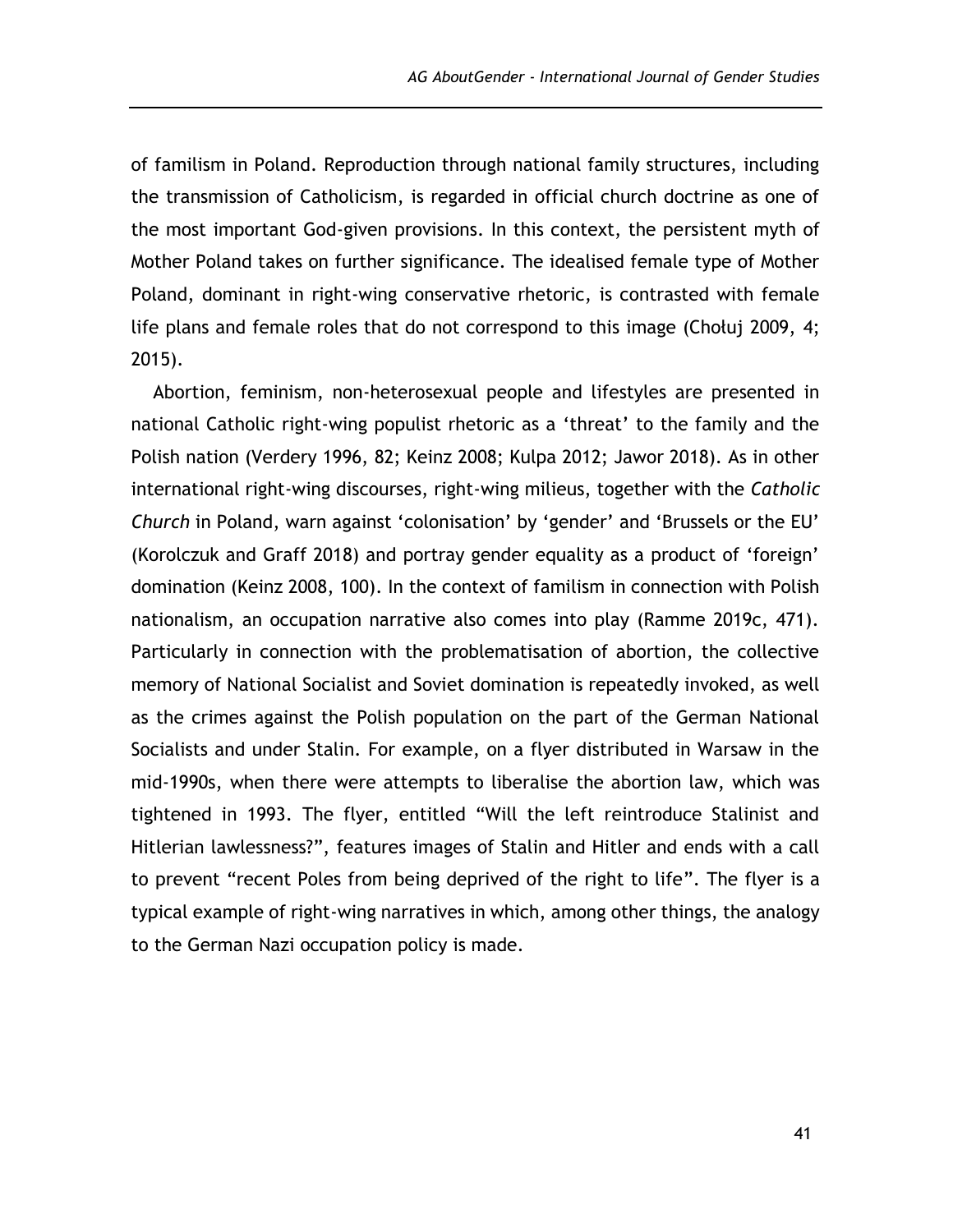

\_\_\_\_\_\_\_\_\_\_\_\_\_\_\_\_\_\_\_\_\_\_\_\_\_\_\_\_\_\_\_\_\_\_\_\_\_\_\_\_\_\_\_\_\_\_\_\_\_\_\_\_\_\_\_\_\_\_\_\_\_\_\_\_\_\_\_\_\_\_\_\_\_\_\_\_\_\_\_\_\_\_\_\_\_\_\_\_

Image 1: Photo of the flyer from the nineties titled "Will the left reintroduce Stalinist and Hitlerian lawlessness?" <sup>2</sup>

Abortion is presented as a continuation of a genocide on Polish people (Verdery 1996, 79). Narratives of the national Catholic right in Poland about the survival of the nation threatened by 'anti-Polonism'<sup>3</sup> conceal rhetoric similar to that spread by other far-right groups who refer to conspiracy theories and evoke the threat of a so-called death of the nation or the great replacement (Botsch and Kopke 2018; Cornejo-Valle and Ramme 2022). Abortion advocates and women's rights activists, on the other hand, are repeatedly described as representatives of a conspiracy against 'the people' and women's emancipation efforts, feminism, gender mainstreaming or demands for rights for LGBTQ\* as Marxist and/or Jewish-

  $<sup>2</sup>$  The text of the flyer was signed by Jan Musial and is in the private archive of the author.</sup>

 $3$  On the concept of 'anti-Polonism' and its political operationalisation both historically (e.g. by the III Reich) and in contemporary Polish politics, see e.g. the comprehensive Wikipedia entry on *anti-Polish sentiment* - https://en.wikipedia.org/wiki/Anti-Polish\_sentiment (retrieved 30 July 2019).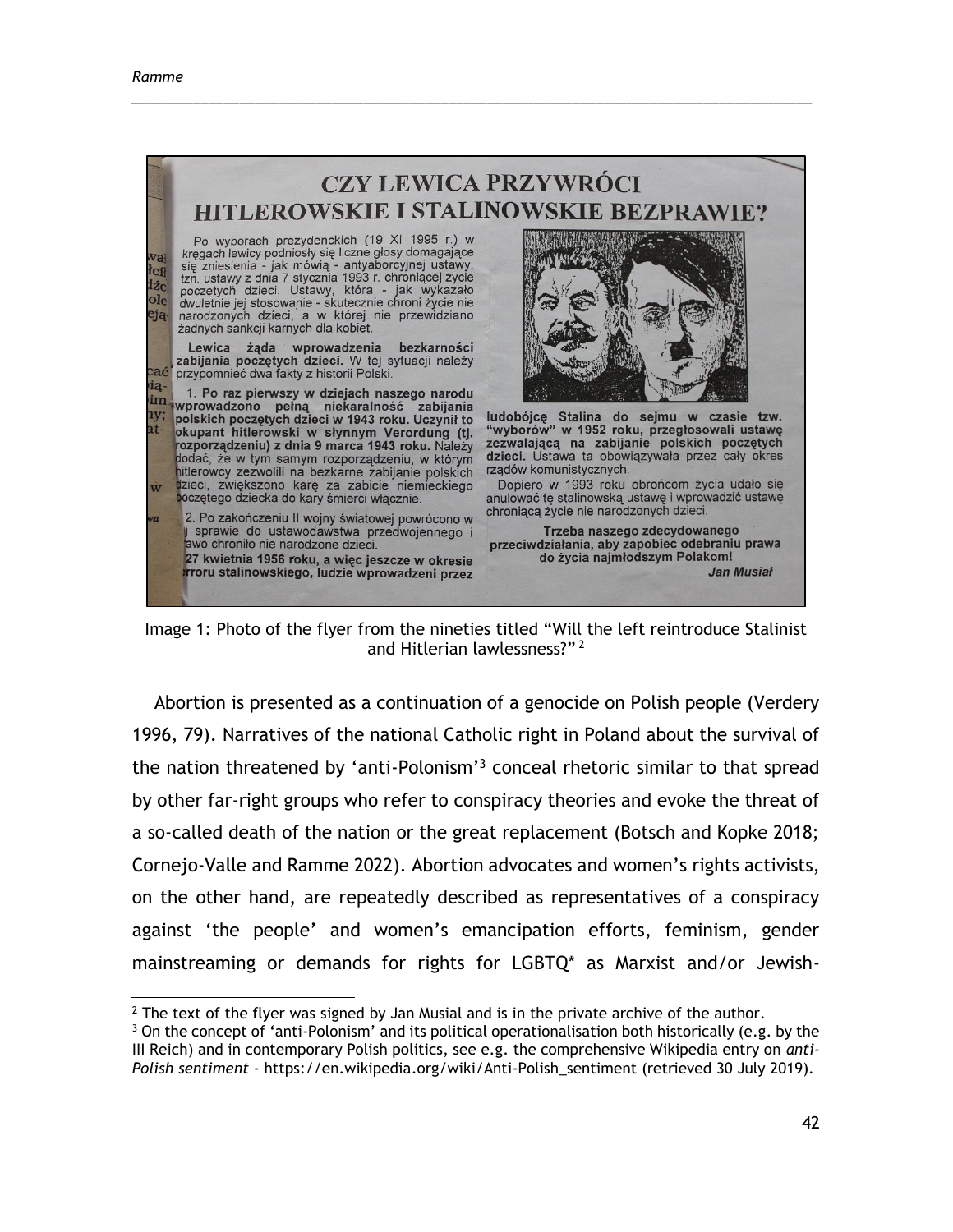inspired<sup>4</sup>. According to such hidden or open, unconcealed antisemitic rhetoric, feminism and LGBTQ\* are tools of an 'international Jewry' waging a war against the 'Polish people' and organized with the help of enormous financial resources from outside of the country. For example, *Ordo Iuris* (offshoot of the *Piotr Skarga Institute* which is linked to the *Family, Tradition and Private Property* network) portrayed the *Polish Women's Strike* of 3 October 2016, which was demonstrably spontaneous and organised throughout the country, as a project planned, directed and financed from outside<sup>5</sup>.



Image 2: Screenshot of the website with Ordo Iuris 2017 report titled "Black Protests: spontaneous movement or effect of a massive financial investment?"

<sup>4</sup> See e.g. the pastoral letter of the Polish Bishops' Conference of 2013 which speaks of a 'Marxistinspired' 'gender ideology/genderism': Episkopat Polski: List pasterski na Niedzielę Świętej Rodziny 2013 roku, 29 December 2013, https://episkopat.pl/list-pasterski-na-niedziele-swietej-rodziny-2013-roku/ (10 June 2016).

<sup>5</sup> See e.g. Dueholm, Natalia und Ordo Iuris Analysis Department (2017).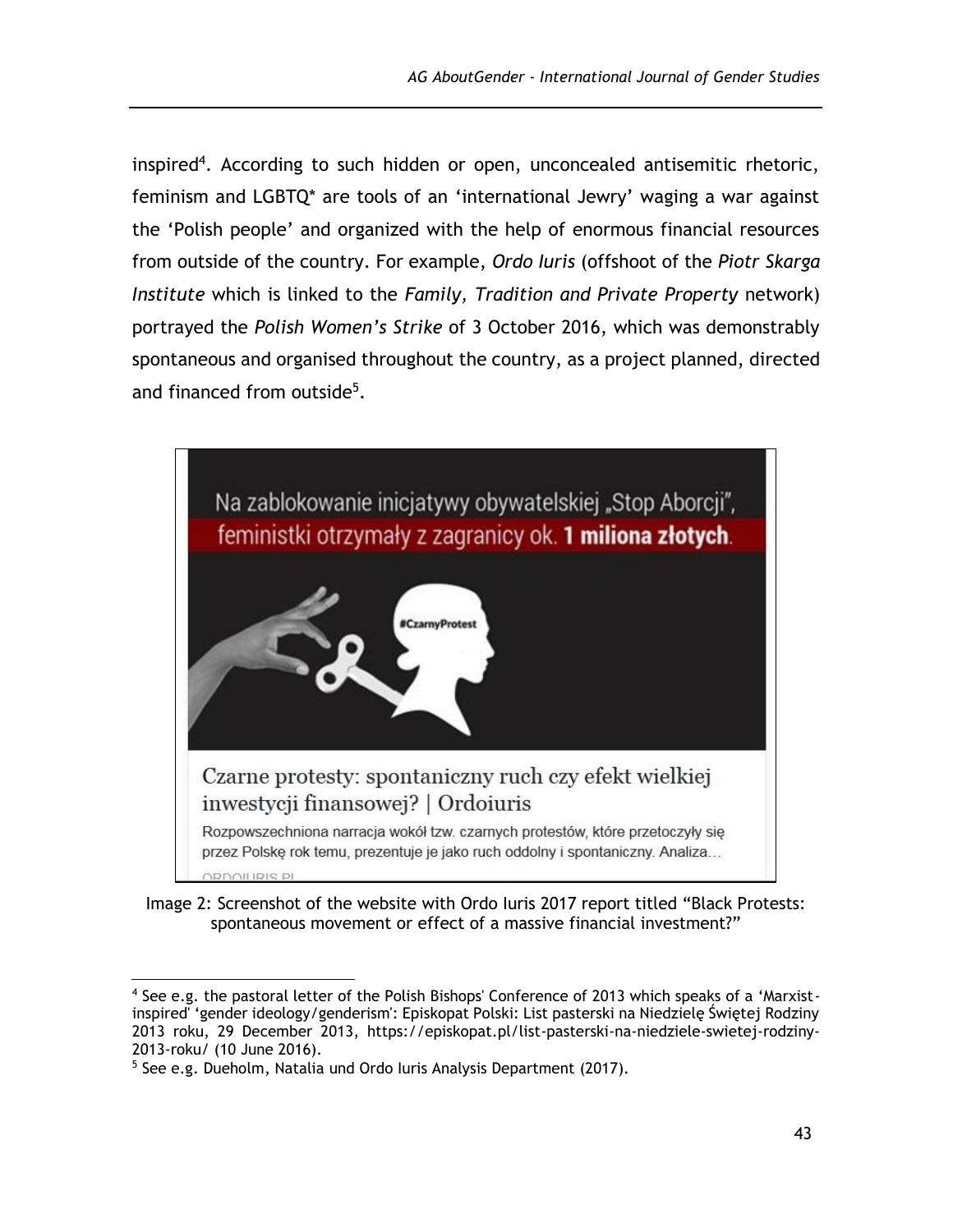Even under the concept of 'family', which at first seems neutral or even positive, are hidden not only anti-feminist and homophobic, but often deeply racist attitudes. These are not only marginally represented but have long been established in the mainstream: prominent examples of a familist mobilisation were, for example, the Europe-wide campaigns against gender equality, gender diversity and women's emancipation, which were summarised under the term 'gender ideology' (Hark and Villa 2015; Kuhar and Paternotte 2017).

\_\_\_\_\_\_\_\_\_\_\_\_\_\_\_\_\_\_\_\_\_\_\_\_\_\_\_\_\_\_\_\_\_\_\_\_\_\_\_\_\_\_\_\_\_\_\_\_\_\_\_\_\_\_\_\_\_\_\_\_\_\_\_\_\_\_\_\_\_\_\_\_\_\_\_\_\_\_\_\_\_\_\_\_\_\_\_\_

The Polish variant began in 2013 with a pastoral letter from the *Polish Bishops' Conference* delivered in Catholic churches nationwide (Duda 2016). A statement by Archbishop Jędraszewski, made in July 2013 in the context of the campaign, refers to further ideological contexts: "gender" was an invention of Friedrich Engels, "gender ideology" was "dangerous" because it was based on a "negation of God" and contradicted the biological destiny of human beings, leading ultimately to a "decline of civilisation". The archbishop could even imagine that in the future "the few remaining white people, here in Europe, would be put on display for other races"<sup>6</sup>. Thus, according to the Deputy President of the Polish Bishops' Conference since 2014, it is not only the Polish people and family that are threatened, but the 'white' people and the entire 'Christian Civilisation'. This statement illustrates how the concept of the family is interwoven with racist ways of thinking. But by no means just any heterosexual nuclear family is meant, since the 'people' are defined by 'whiteness', a common 'biological' ancestry, Catholic religious affiliation, as well as by a conservative and anti-communist ('spiritual') mindset.

In March 2019, on the other hand, Jędraszewski called for a "Catholic counterrevolution" to restore the "moral order" of before the student revolution of

<sup>6</sup> Quote after Łg/eKAI (2013), *Abp Jędraszewski: gender obraca się przeciwko rodzinie i posiadaniu dzieci*, Katolicka Agencja Informacyjna/Catholic News Agency, 17 November 2013, https://ekai.pl/abp-jedraszewski-gender-obraca-sie-przeciwko-rodzinie-i-posiadaniu-dzieci/ (retrieved 10 October 2016).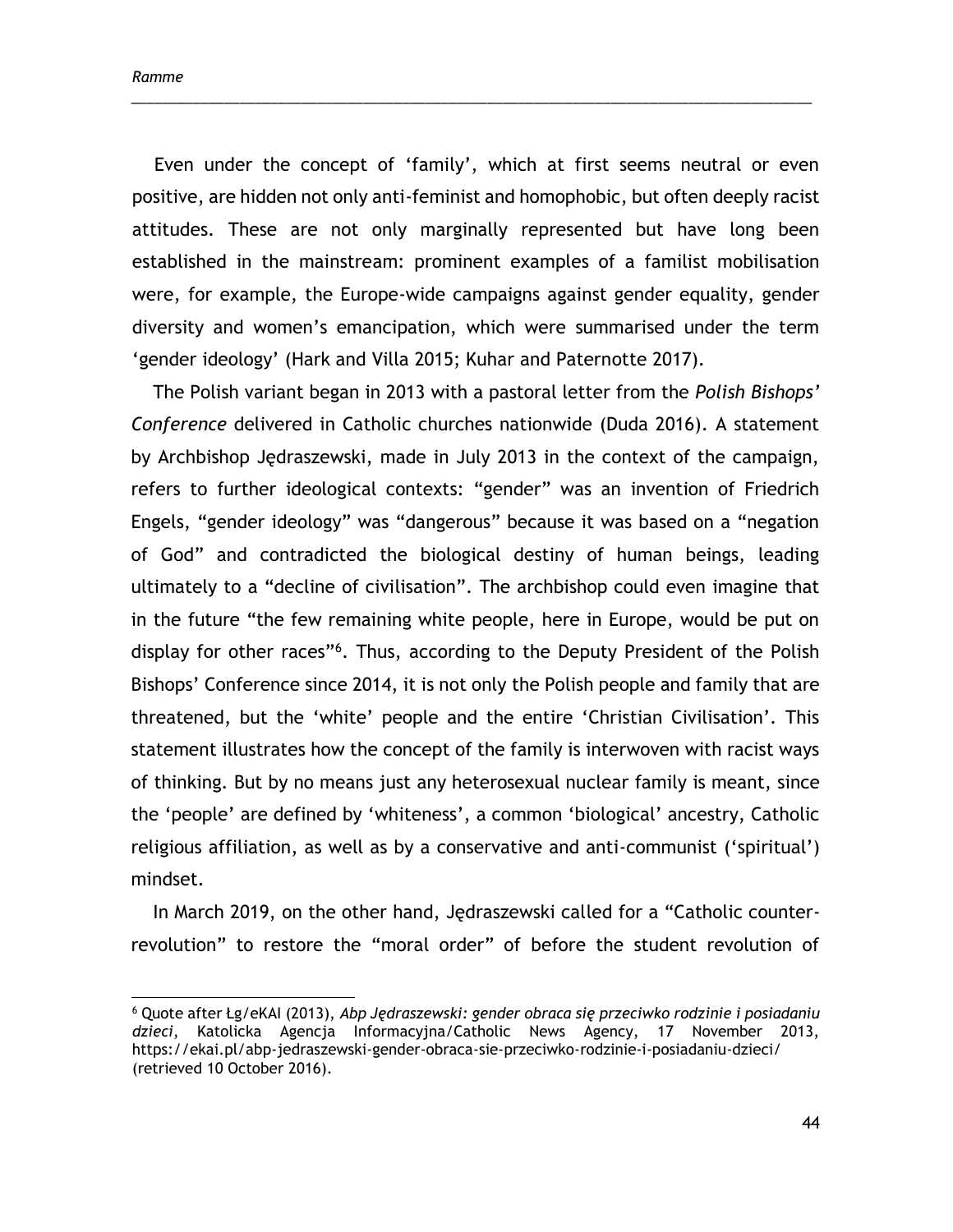1968<sup>7</sup> .With the narratives of the threatening 'death of the people', the 'downfall of the Christian West', the 'civilisation of death' as well as the destruction of an 'original' social order by the 1968s or the Enlightenment, similar patterns of argumentation can be seen as among other volkisch and right-wing extremist groups in Europe and North America (see for example Kuhar and Paternotte 2017; Lang and Ulrich 2018; Cornejo-Valle and Ramme 2022; Möser *et al.* 2022).

Among national Catholics in Poland, the self-image of a still (in contrast to the 'West') authentic European, white and Christian people's nation is increasingly being built up. In addition to the self-definition as 'Antemurale Christianitatis'<sup>8</sup>, there is also an increasing call for a mission of "re-Christianisation of Europe" against gender diversity, gender mainstreaming, feminism, LGBTQ\*, Islam and people of Muslim faith as well as people with other than fundamentalist Catholic and ultra-right worldviews (Cornejo-Valle and Ramme 2022).

### **3. The familist nationalism of the so-called "IV Republic"**

In 2005, after the first political takeover by the *Law and Justice Party* (PiS) as part of a coalition, the so-called "IV Polish Republic" (IV Rzeczpospolita or IV RP) was proclaimed. The term is understood as distinct from the III Polish Republic (Przyłęcki 2012, 119). The necessity of a IV RP is justified by the fact that no real system change took place in Poland after 1989. Former communist elites, according to the narrative, had allied themselves with former opposition members (including the *Civic Platform*, PO<sup>9</sup> ) and were in fact the ones who ruled the country outside of democratic mechanisms and enriched themselves at the expense of the

<sup>7</sup> Quote after Folfasińska, Joanna und Archidiecezja Krakowska (2019), *Abp Jędraszewski: potrzebna jest kontrrewolucja katolicka*, 21 March 2019, Niedziela. Tygodnik Katolicki <https://www.niedziela.pl/artykul/41572/Abp-Jedraszewski-potrzebna-jest> (retrieved 12 May 2019).

<sup>&</sup>lt;sup>8</sup> In English "Bastion of Christian Unity".

<sup>9</sup> In Polish "Platforma Obywatelska" (PO).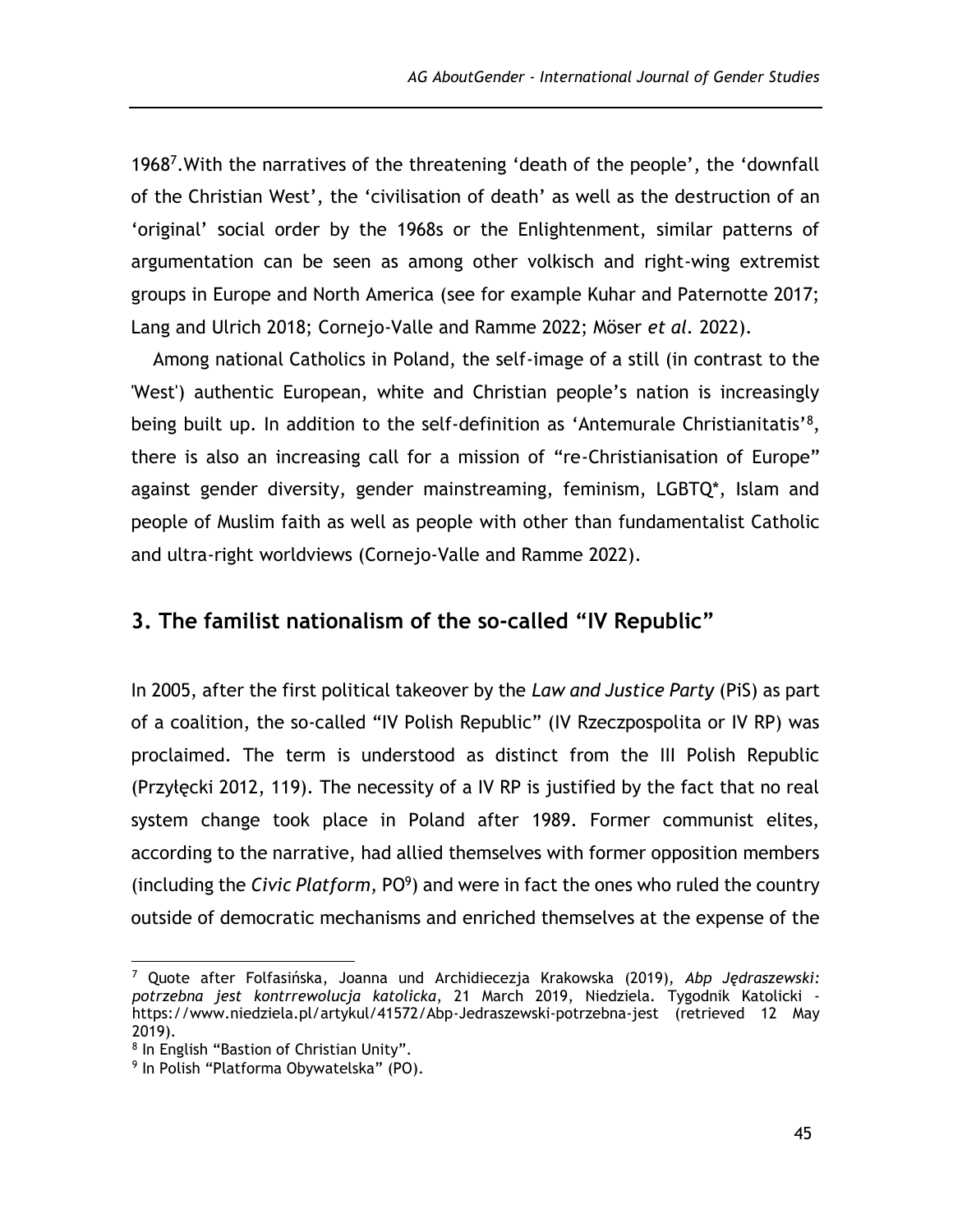$\overline{a}$ 

population (Wysocka 2009). According to this narrative, the country would not only need a change of these elites, but also a moral renewal in the spirit of patriotism and Catholicism, which would initiate action in the interest of the 'true Polish people'<sup>10</sup> . While some of the sentiments are based on anger about the unjust transformation of the 1990s, it should not be forgotten that this is also a familiar pattern of far-right and even fascist ideologies. In this respect, it is also about the establishment of privileges and the rivalry between certain groups of the population and others.

\_\_\_\_\_\_\_\_\_\_\_\_\_\_\_\_\_\_\_\_\_\_\_\_\_\_\_\_\_\_\_\_\_\_\_\_\_\_\_\_\_\_\_\_\_\_\_\_\_\_\_\_\_\_\_\_\_\_\_\_\_\_\_\_\_\_\_\_\_\_\_\_\_\_\_\_\_\_\_\_\_\_\_\_\_\_\_\_

The revived foreign domination, colonisation or occupation narrative is a characteristic feature of right-wing discourses in Poland and serves to justify the claim of a transfer of power, which is presented as a transfer of power to the 'real Polish people<sup>'11</sup>. Differences can only be seen in the form of the narrative of occupation/foreign domination, as well as in how the 'occupiers' are defined and the extent of the supposed 'occupation' or 'subversion' of state institutions is described. Belonging to the 'true Polish people' is defined in the rhetoric of the national Catholic mainstream in terms of 'correct' family lineage, according to which the political and religious orientation or practice of parents and other family members also counts in the assessment of individuals. In right-wing media and in political debates for the purpose of legitimising political actions, representation and claims to power, ancestry is one of the most important criteria. Thus, the question of whether someone or their family members come from an anti-

<sup>10</sup> See for example Pap, *Kaczynski tlumaczy istote dobrej zmiany: ma wymiar spoleczny, obywatelski, ekonomiczny i nardowowy*, 14 Ocotber 2018, gazetaprawna.pl; or *Dla Kaczynskiego stawka tych wyborow jest oczywista. "stare uklady albo dobra zmiana"*, 06 October 2018, [www.dziennik.pl.](http://www.dziennik.pl/)

<sup>11</sup> An example of such a contemporary discourse is the book *Repolonizowac Polske* (Repolonise Poland) by the Professor of the Institute of Political Studies of the Polish Academy of Sciences (ISPPAN) Wojciech Roszkowski (published by the ultra-right Bialy Kruk), in which various authors (among them professors, politicians and priests) claim that Poland is being "depopulated" (wynarodowienie) in foreign hands and should be "repolonised".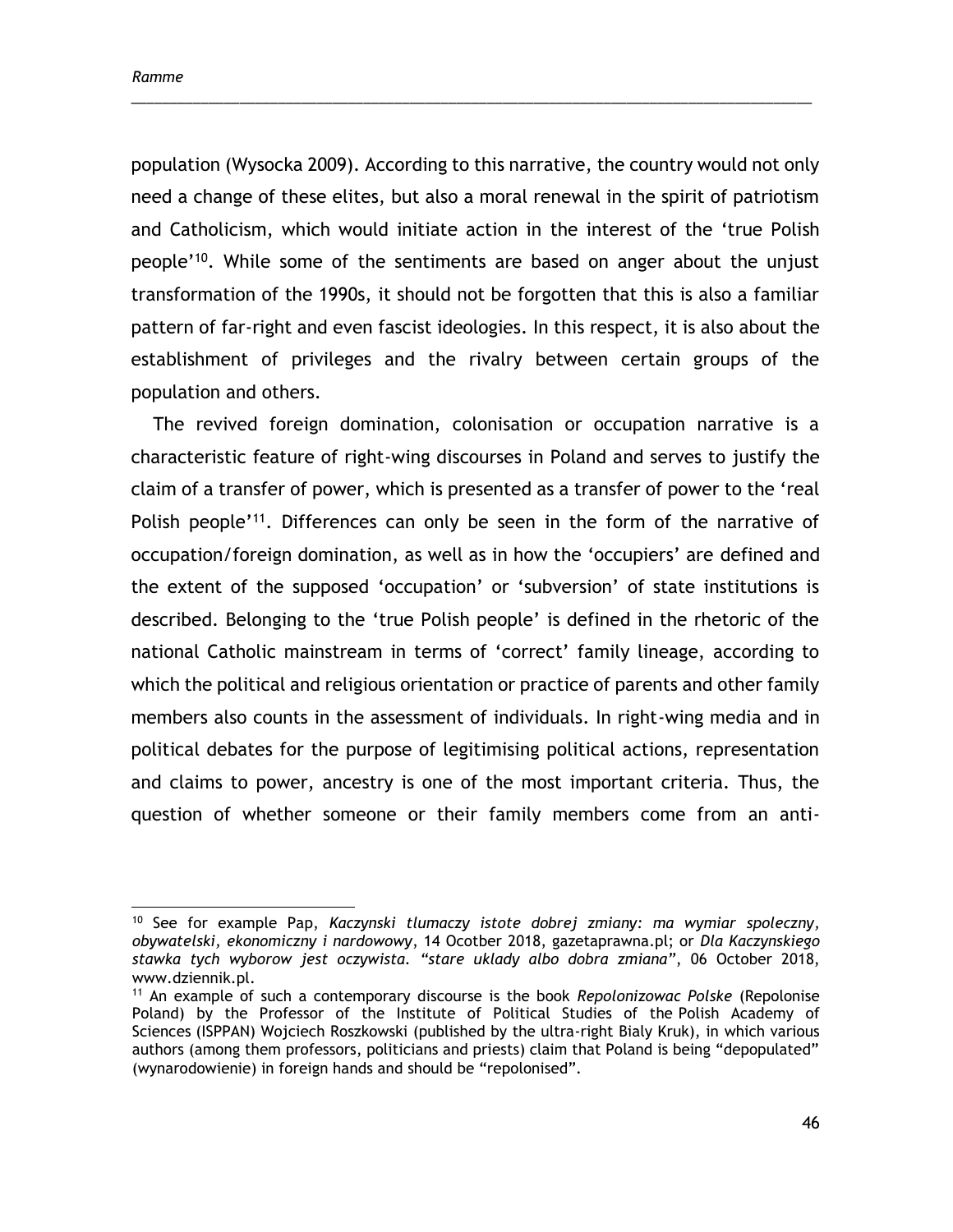communist, Catholic, 'patriotic and Polish' family is a constant theme in the evaluation of politicians and public figures.

Since coming to power in 2015, the PiS party has been implementing an allencompassing socio-political and socio-economic restructuring under the umbrella term of 'good change' (*dobra zmiana*) (Sutowski 2017). An important component of the measures of 'Good Change' is built on a conservative sexual and gender policy, at the centre of which is the heterosexual nuclear family consisting of married parents (i.e. father, mother) and their children, who together are considered the basic unit of the nation. The state programme "Family+" (*Rodzina+*), as well as more recently "Pregnancy+" (2019) and at the local level the so-called "extended family cards" (*Karta duzej rodziny*) are examples of such family-centred support measures.

These measures could be interpreted as social redistributive policies that mitigate the impact of previous neoliberal transformations, but such a perspective overlooks the fact that these measures are in line with right-wing politics of familist nationalism, that privilege certain groups over others and also aim to institutionally secure male hegemony. If one does not consider such support measures as "Family+" in isolation, but in the context of other political decisions, the biopolitical dimension of state family policy is revealed: while married couples with children receive support regardless of income (for the second child since 2015, and since mid-2019 also for the first), different requirements make it more difficult for single parents (i.e. divorced parents, or parents of illegitimate children) to receive benefits. In parallel with the introduction of support programmes for married heterosexual families, support for prevention programmes against violence in the family (e.g. the crisis telephone *Niebieska Linia* or the *Women*'*s Rights Centre* – *Centrum Praw Kobiet*) was discontinued. The Istanbul Convention (Council of Europe Convention on preventing and combating violence against women and domestic violence) is also presented as a threat to the family and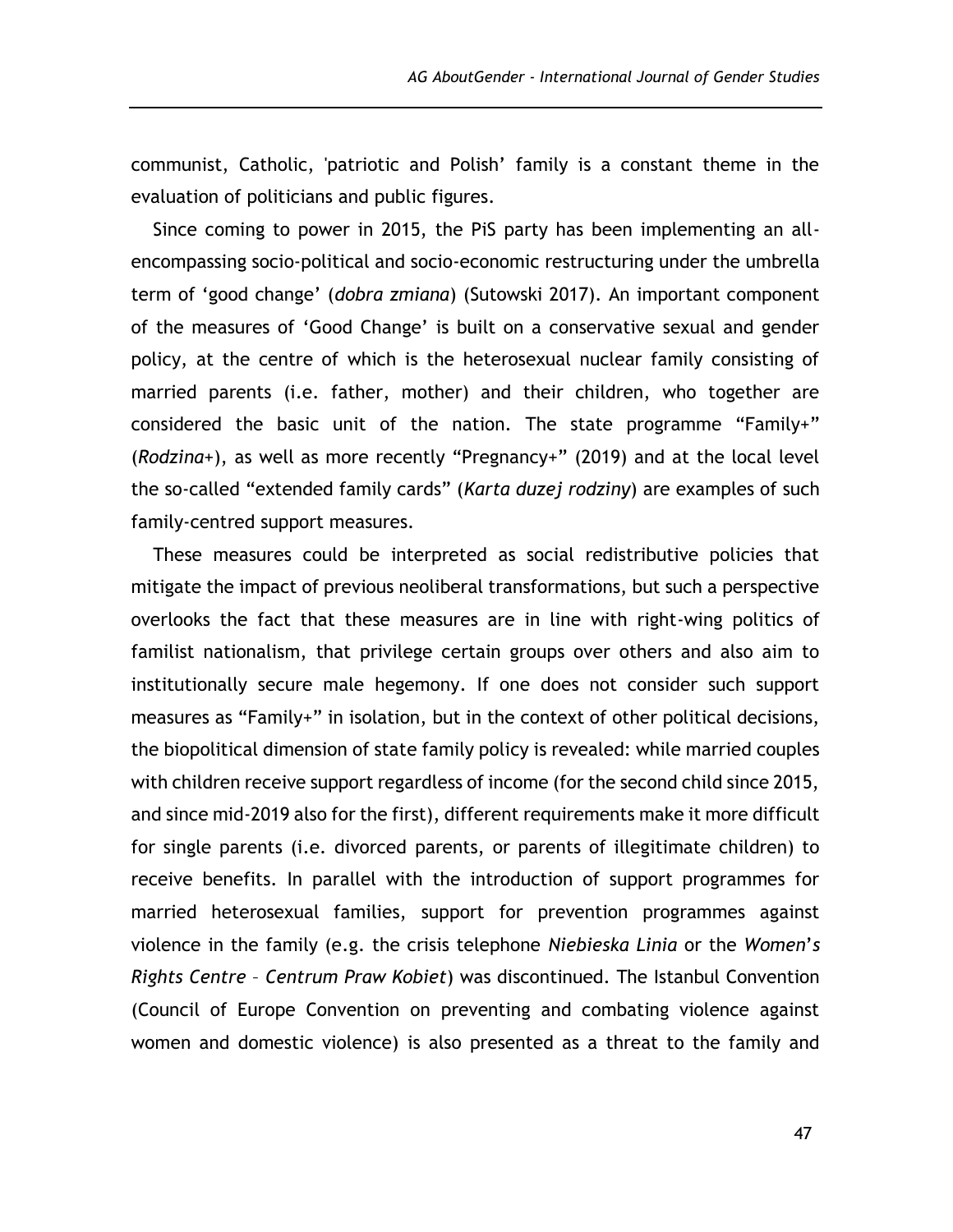national sovereignty in discourses by the government, President Andrzej Duda and the *Catholic Church*, among others (Ramme 2019a).

\_\_\_\_\_\_\_\_\_\_\_\_\_\_\_\_\_\_\_\_\_\_\_\_\_\_\_\_\_\_\_\_\_\_\_\_\_\_\_\_\_\_\_\_\_\_\_\_\_\_\_\_\_\_\_\_\_\_\_\_\_\_\_\_\_\_\_\_\_\_\_\_\_\_\_\_\_\_\_\_\_\_\_\_\_\_\_\_

The right-wing rhetoric according to which women in Poland are accorded special respect contrasts with the fact that the right of pregnant persons to their physical integrity is actually denied. The restriction of reproductive rights has been an ongoing process through the limited access to contraceptives or through limiting possibilities to terminate through abortion, even in cases where that is formally legal. Poland's Constitutional Tribunal decision from October 2020 to ban the termination of pregnancies in cases of severe and irreversible foetal defect or incurable illness that threatens the foetus' life came into force 27 January 2021. Since the legitimacy of Poland's Constitutional Tribunal and its democratic foundation are being challenged, the legal basis of the judgment is also in dispute, which is why doctors - no matter what they decide - act on an uncertain legal basis. The ruling has already led to massive protests after in November 2021 the media revealed the death of a pregnant woman from sepsis in a case in which the medical personal was waiting for a definite confirmation of the death of the foetus before removing it.

The right-wing sexual political orientation of the state becomes evident not only in terms of reproduction policy, but also in terms of legal citizenship. Children of parents with Polish citizenship who are officially considered children of same-sex parents abroad are denied Polish citizenship (see Polish Commissioner for Human Rights 2018a). Primacy is given to the cohesion of married, heterosexual, Polish families, not to the well-being of any individual family members or the support of other social relationships. In July 2019 the Constitutional Court, following an intervention by the prosecutor, ruled that it was permissible to refuse certain services to LGBTQ\* people on the grounds of religious conviction (Sobczak 2019). The right of LGBTQ\* people to hold public assemblies is also repeatedly challenged by right-wing politicians and demonstrations have been banned because of alleged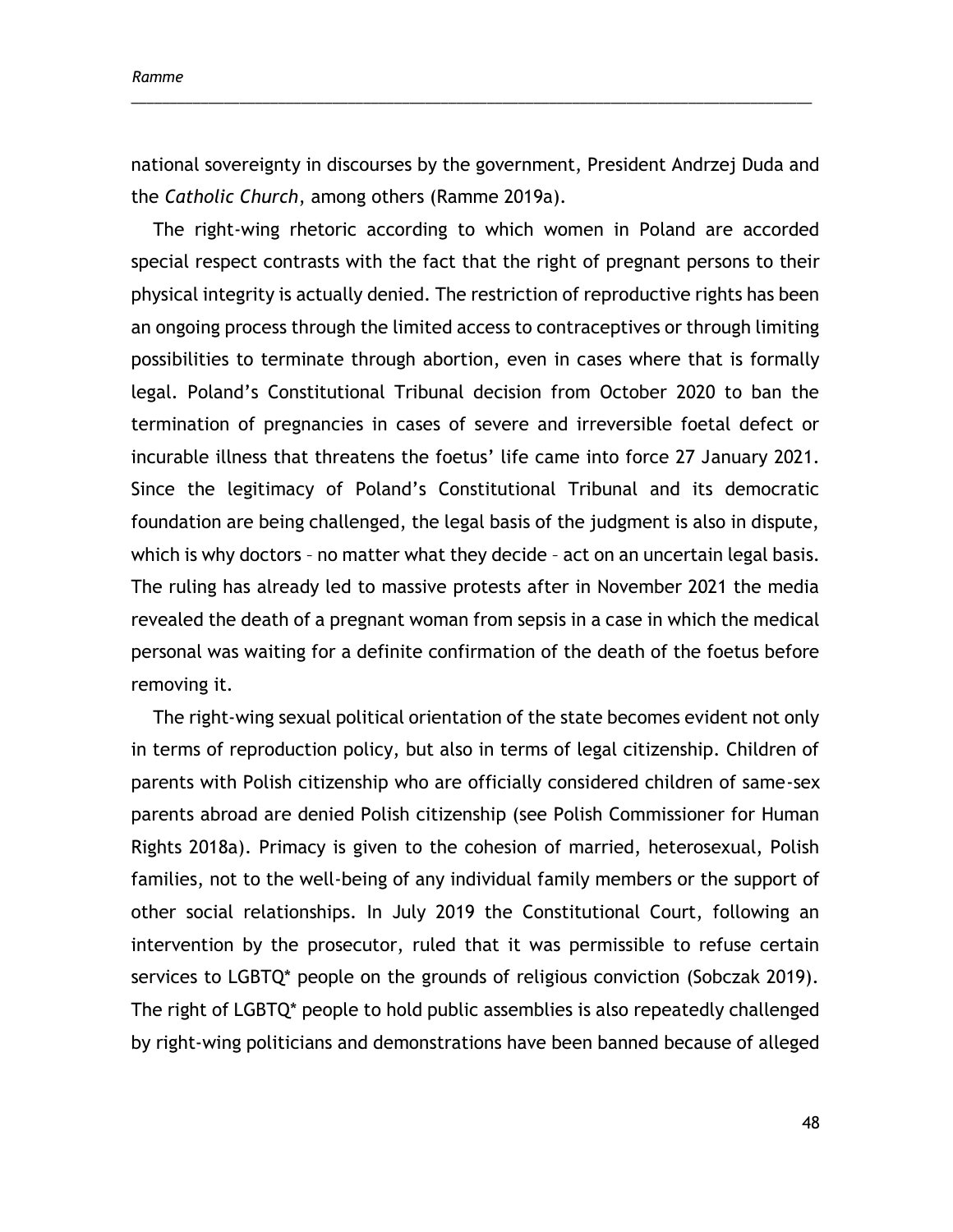security risks, a practice objected to by the Polish Human Rights Ombudsman (see Polish Commissioner for Human Rights 2018b).

While right-wing nationalist and Catholic parties are in government at the national level since the elections in 2015, it must be underlined, that there are nevertheless significant political differences and divergences especially between national and municipal politics, politics in the large cities and smaller towns, and between eastern and western Poland. One example of these differences is the attitude towards LGBTQ\* issues in larger cities, which tend to be more liberal when it comes to the acceptance of sexual and gender plurality. While for example the mayor of Warsaw Trzaskowski promised in 2019 to improve the quality of life of LGBTQ\* people and signed a so-called "Declaration LGBT+", regional parliaments and mayors of mainly peripheral localities or municipalities in predominantly eastern regions announced they would work against LGBTQ\*-rights and signed corresponding agreements, which had reached a number of almost 90 local jurisdictions by June 2020 (Pająk and Gawron 2022).

The change towards the institutionalisation of right-wing gender and sexual politics described above is supported by a large number of other non-state actors, some of whom pursue even more radical policies than the government. It is probably not a coincidence that in Poland the so-called anti-gender (2013) and anti LGBTQ\* campaigns (2019) fall into times of high media attention to cases of clerical child abuse and managed to redirect some of the attention to an alleged threat by a so-called gender and LGBT ideology and lobby to families and children. Far-right sexual politics must also be seen as an answer to the crisis of the *Catholic Church*, eroding male hegemony and liberalisation of social practices in the reproduction of gendered and sexual social regimes.

The child abuse scandals involving the *Polish* and *International Roman Catholic Church* and the more and more successful attempts to finally force the church to face institutional and legal consequences has put the Church and its position of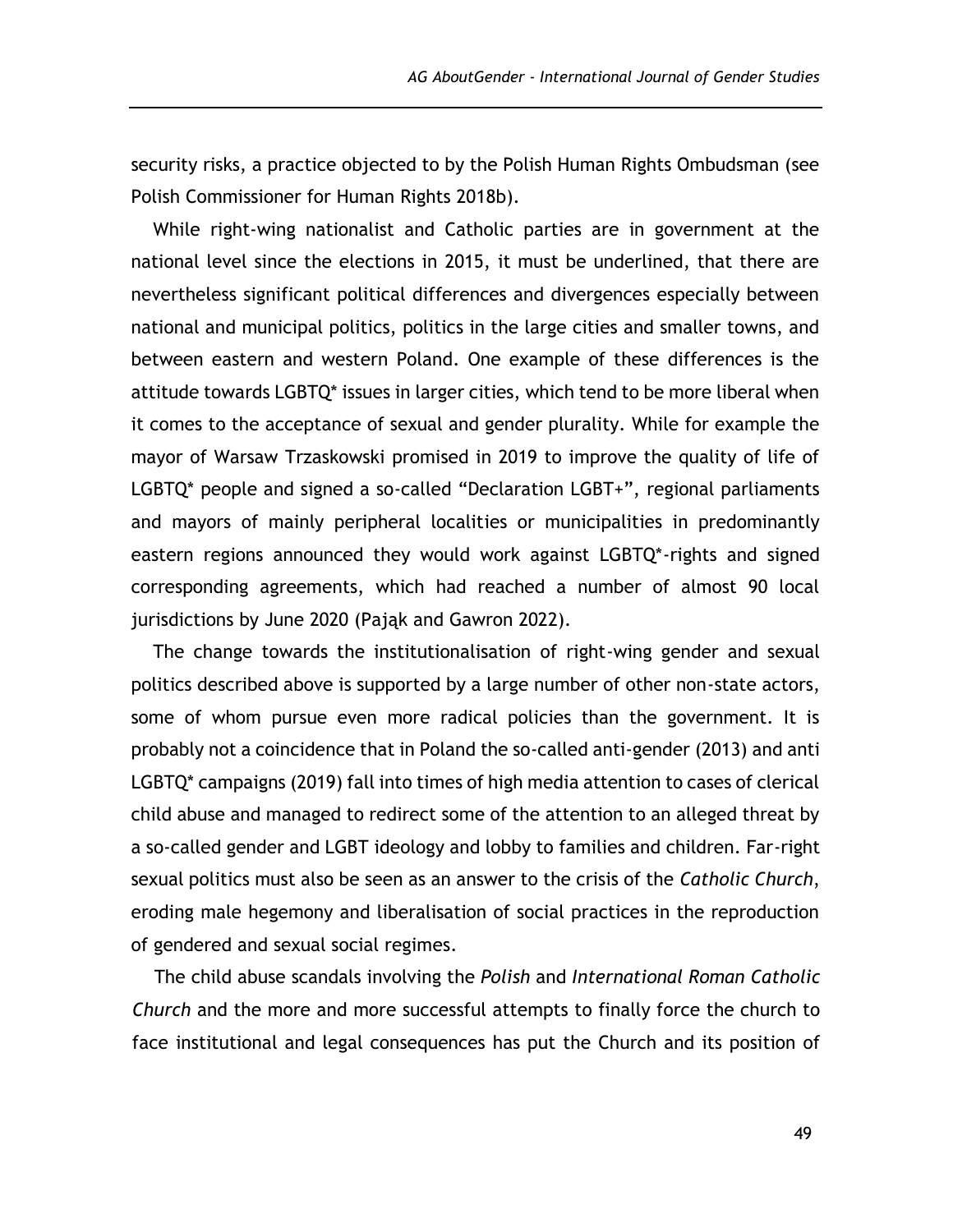moral authority increasingly under strain. The national-catholic right wing is also in a dilemma, as the coherence and basis of the narrative of moral superiority and the family and church as a protective sanctuary is in danger of falling apart. They fail to recognise that sexual abuse, for example, belongs to regimes based on male hegemony and vertical hierarchies in which there is no accountability or social control. With increasing evidence and witnesses, even the national Catholic political fraction can no longer deny the problem of sexual abuse in the church. Instead of taking responsibility, the national-catholic right wing takes refuge in conspiracy theories, by claiming among other things that a powerful 'homosexual lobby' has infiltrated the church, allowing them to reformulate the critique of clerical child abuse into an LGBTQ\*phobia (Cornejo-Valle and Ramme 2022).

\_\_\_\_\_\_\_\_\_\_\_\_\_\_\_\_\_\_\_\_\_\_\_\_\_\_\_\_\_\_\_\_\_\_\_\_\_\_\_\_\_\_\_\_\_\_\_\_\_\_\_\_\_\_\_\_\_\_\_\_\_\_\_\_\_\_\_\_\_\_\_\_\_\_\_\_\_\_\_\_\_\_\_\_\_\_\_\_

While the clergy and the *Roman Catholic Church* at the local and national levels play an important role in promoting hostility toward LGBTQ\* persons and opposition to women's rights, there are a number of actors, including far-right organisations and Christian fundamentalist organisations that take an even more radical stance than the Vatican, e.g. opposing the Second Vatican Council. *The Institute for Legal Culture Ordo Iuris* (offshoot of the international network Tradition, Family and Private Property, TFP originating in Brazil and its Polish offshoot the *Institute Piotr Skarga*) has been particularly influential and has even gained a foothold in state and governmental structures and in the supreme court (e.g. president of *Ordo Iuris* Aleksander Stępkowski is ex vice-minister and was appointed head of the supreme court by president Duda in 2020<sup>12</sup>). *Ordo Iuris* prepares legislative initiatives (including the 2016 abortion ban bill "Stop Aborcji" that aimed to punish pregnant persons who underwent abortions with several years in prison), provides ministers and trains lawyers to use the legal system in the spirit of Christian fundamentalism and nationalism<sup>13</sup>. Their legal interventions and cases show their links to extreme

<sup>&</sup>lt;sup>12</sup> He now (2022) has the function of spokesperson for the court.

<sup>13</sup> See the listed activities on the website of *Institute for Legal Culture Ordo Iuris* [http://en.ordoiuris.pl/analyses.](http://en.ordoiuris.pl/analyses)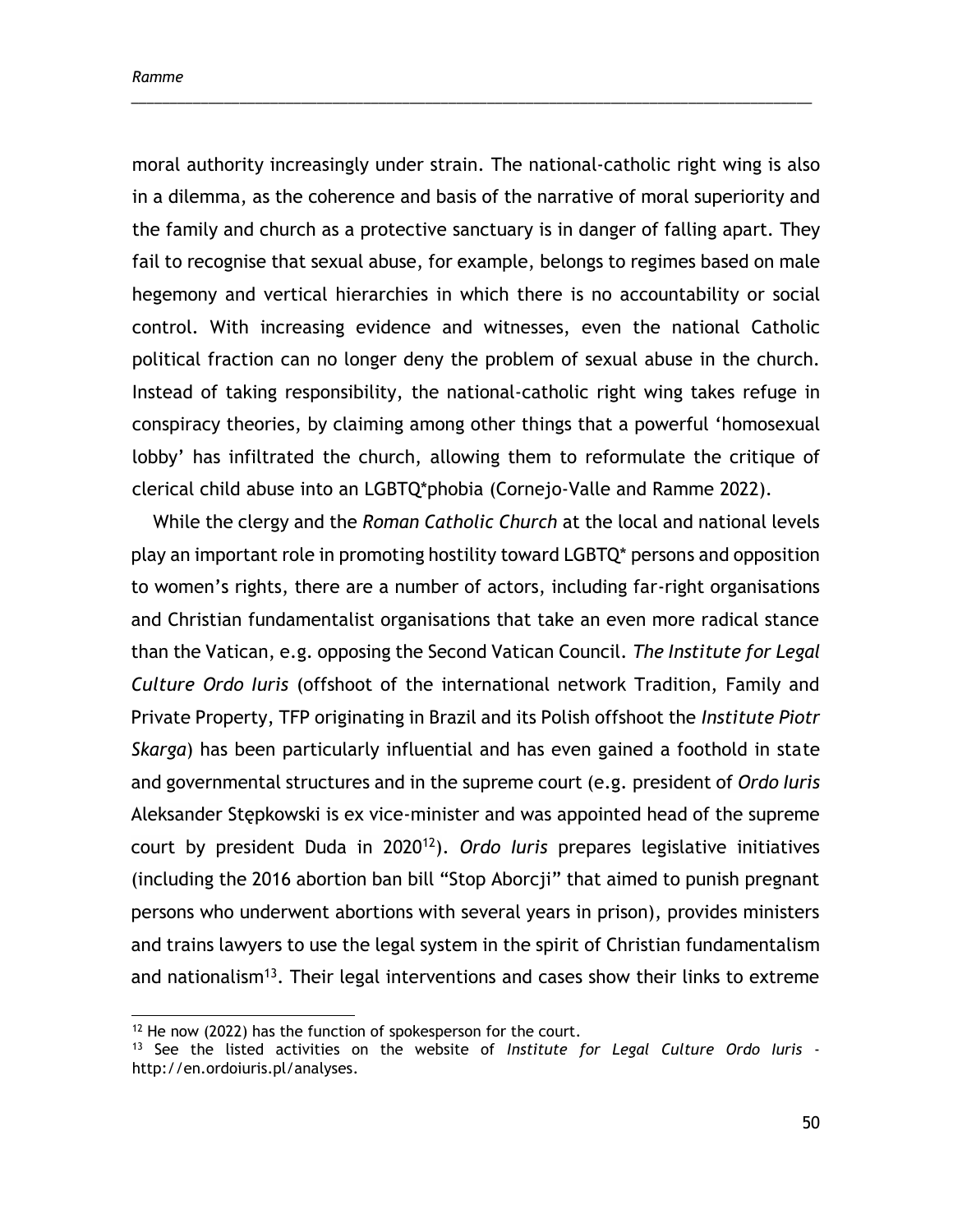right-wing worldviews and milieus, as the organisation has not only acted legally in the field of reproductive rights restrictions, LGBTQ\* rights restrictions, or the protection of ultraconservatives, but has also provided legal support to the extreme right.

*Ordo Iuris* promoted so-called conversion therapy for non-heterosexual people and also stood behind the drafts and advocacy for the so-called family charter, which presents a much more elaborated legal text, than the municipal "anti-LGBT\* declarations" (called by the media "LGBT-free zones"). It presents an attempt to institutionalise right-wing familism at the local political level, while the same time drafting and promoting corresponding legal frameworks for the entire Polish state. The introduction of the so-called family charter or anti-LGBTQ\* declarations in 2019 and 2020 were attempts to ban LGBTQ\* content from public space, culture, and education, and also to prevent any local political support for non-heterosexual citizens, lifestyles or content.

But even the proponents of right-wing sexual politics fail in their ideas about what society should look like and what norms it should follow. *Ordo Iuris* is a recent example of such failures. In January 2022 several prominent members including Tymoteusz Zych and Karolina Pawłowska left *Ordo Iuris*, some of whom formed a new organisation called Institute *Logos Europa* with international ties to e.g. Spain and Hungary (Terlik 2022). In an official statement to the press *Ordo Iuris* declared they had disputes e.g. regarding the "durability of marriage" and the "protection of families" (Piotrowska 2022). Despite promoting far-right familism and presenting critical stances towards divorce, leaders of the organisation decided to get divorced and also dated the same female – also leader *Ordo Iuris*, despite her being married to one of them. It could be argued that such statements about a private life have no place in a scientific publication. However, they do provide interesting indications of the divergence between social practice, social norms and ideology. This discrepancy, which has been scientifically proven many times and,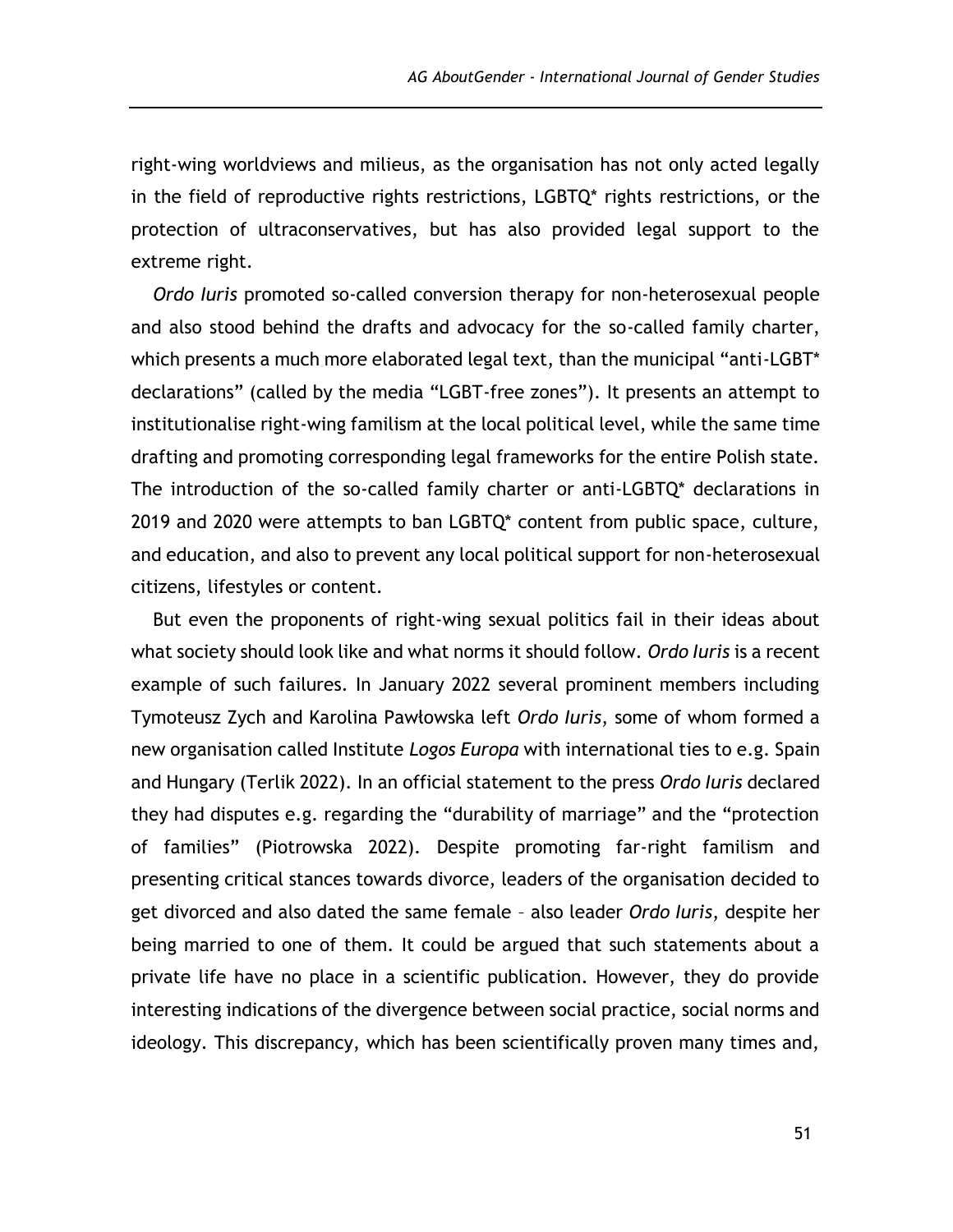in many places, (remember, for example, the shock caused by the Kinsey Reports on Sexual Behaviour of the 1950s in the USA $14$ ), has led, among other things, to a liberalisation of norms concerning gender and sexuality.

\_\_\_\_\_\_\_\_\_\_\_\_\_\_\_\_\_\_\_\_\_\_\_\_\_\_\_\_\_\_\_\_\_\_\_\_\_\_\_\_\_\_\_\_\_\_\_\_\_\_\_\_\_\_\_\_\_\_\_\_\_\_\_\_\_\_\_\_\_\_\_\_\_\_\_\_\_\_\_\_\_\_\_\_\_\_\_\_

Next to this, it needs to be emphasised, that anti-LGBTQ\* polices and hate speech also trigger reactions opposite to those intended. After several months of anti-LGBTQ\* campaigning by the government, right-wing media and the church, riots and violence broke out against participants of an LGBTQ\* march in Białystok at the end of July 2019. Especially since then, solidarity with LGBTQ\* people is growing widely.<sup>15</sup> LGBTQ\* marches or demonstrations are nowadays organised in all large and in many small cities in Poland in order to protest against attempts to exclude people of non-heterosexual orientation from public life. Some cities, like Krakow, have declared themselves as "LGBT-friendly" and their majors attend LGBTQ\*-Pride marches. The EU reacted as well, as the European Parliament condemned the anti-LGBTI politics in Poland in 2019 (European Parliament 2019a; 2019b) and funding from the European Commission's regional programmes has been held back. Rulings of Polish courts and the reaction of EU-Institutions might have caused that since 2020 there has not been much progress in fostering anti-LGBTQ\* and right-wing familist resolutions, according to the documentation by the "Atlas of hate" with the current (April 2022) status of 86 such resolutions by 85 local government units (Pająk and Gawron 2022).

<sup>&</sup>lt;sup>14</sup> On the impact of the report see for example Mosteller (2010). Also, in the case of Poland, sexual practices are diverse and nuanced, neither following only rigid religious or more "hedonistic" models (Izdebski 2014).

<sup>&</sup>lt;sup>15</sup> See for example the entry from 02 Agoust 2019 and the Facebook events on Teczowy Białystok (Rainbow Białystok): https://www.facebook.com/TeczowyBialystok/.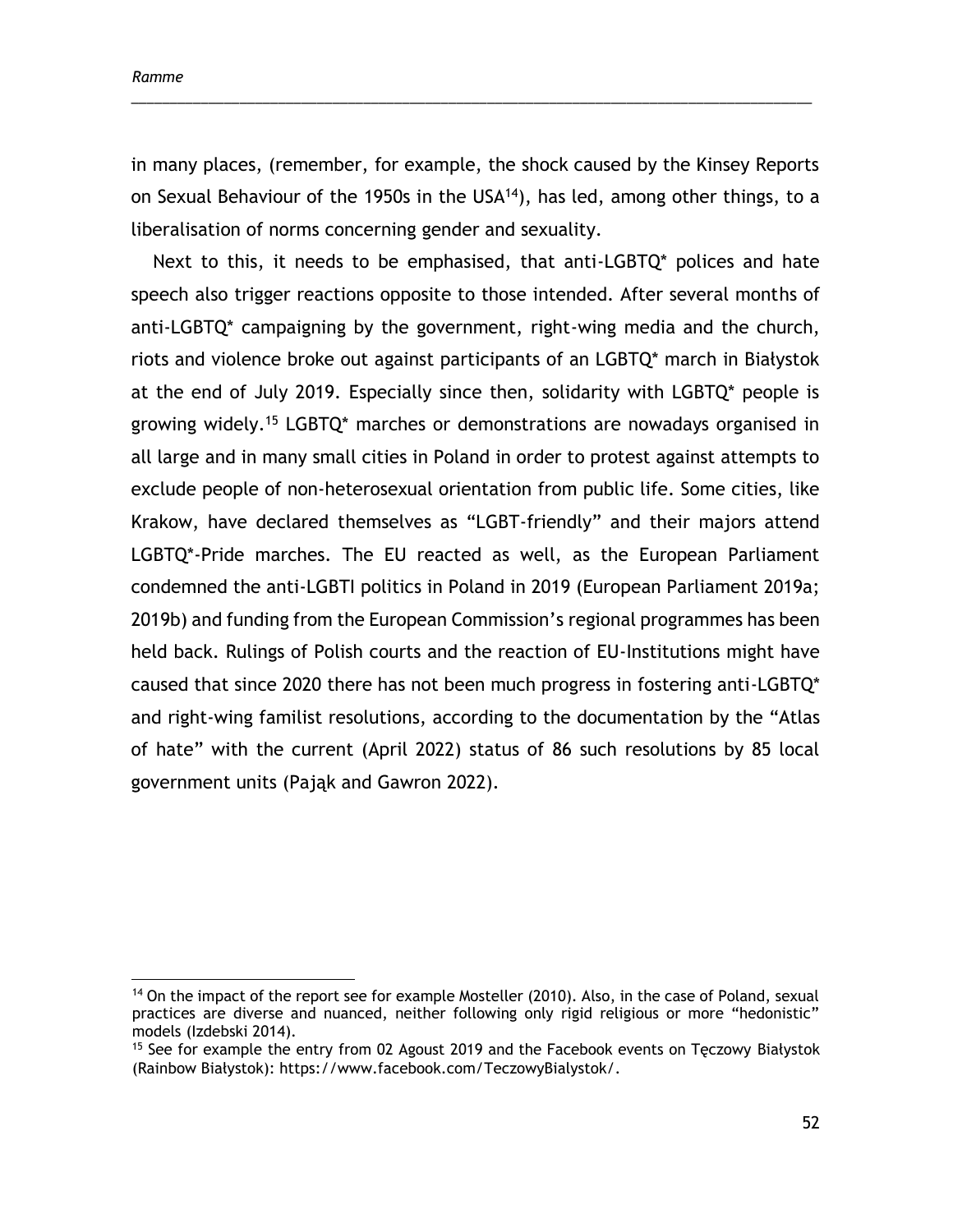# **4. Trans- and international entanglements of anti-feminist and anti-LGBTQ\*actors and post-socialist right wing sexual geopolitics**

While the EU supports LGBTI rights, EU-critical positions are a common denominator among the most radical actors in right-wing sexual politics, including Christian fundamentalist, ultra-conservative and far-right networks and organisations. Nevertheless, efforts are being made to change the EU and the international framework from within. In cooperation with likeminded right-wing familist networks and organisations, *Ordo Iuris* develops and advocates juristic right-wing familist frameworks for the entire EU, and the UN (Cornejo-Valle and Ramme 2022). Platforms that consolidate right-wing sexual agendas internationally with the help of organisations from Poland are, for example, *C-Fam*, *Family Watch International* or the network *"One of Us" European citizens' initiatives*, the *World Congress of Families (WTF)* or *Agenda Europe*.

Investigative journalists have pointed out international connections of antifeminist and anti-LGBTQ\* activists in Poland particularly to Latin America, Russia and Spain. According to the journalist and feminist activist Suchanow, ultraconservative networks such as the *Hazte Oir* had previously tried to push through a similar agenda of right-wing sexual and gender politics in Spain, but with little success (Suchanow 2020). As we have argued (Cornejo-Valle and Ramme 2022), right-wing rhetoric referring to Catholic moral norms finds much more fertile political ground in predominantly Catholic Poland than in also predominantly (Roman) Catholic Spain. In Spain right-wing policies on women's rights, abortion, or sexuality quickly evoke associations with Francoism, totalitarianism and the ideology of National Catholicism. In Poland, on the other hand, such rhetoric is more easily integrated into an anti-communist framework, which in turn is associated with freedom, resistance to authoritarian statesocialism and foreign domination by the Soviet Union (*Ibidem*).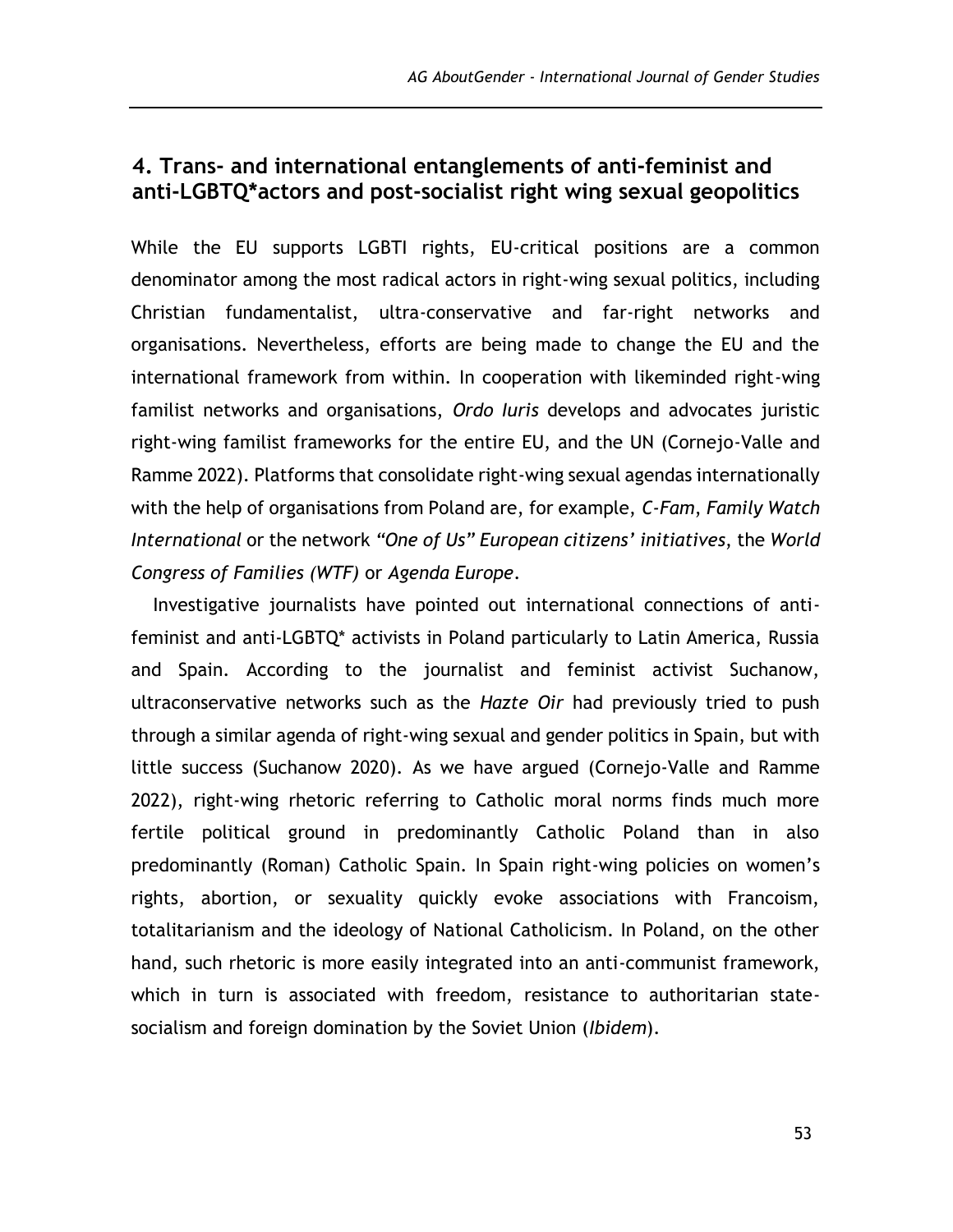The anti-communist framework links the far right in Poland with far-right actors in, for example, the USA or Latin America. Despite the application of an "anticolonial" discursive framework the far right is linked historically to some environments with colonial or even fascist heritage, like the Network of *TFP* initiated in Brazil or the well-known antisemite and sponsor of the far right in Poland Jan Kobylański – founder of the *Union of Polish Associations and Organizations in Latin America* in Uruguay. Right-wing sexual politics within this framework, are not just symbolic (Möser *et al*. 2022), but a foundation for an essentialist conception about the human family and its division into distinct ethnic organic units.

\_\_\_\_\_\_\_\_\_\_\_\_\_\_\_\_\_\_\_\_\_\_\_\_\_\_\_\_\_\_\_\_\_\_\_\_\_\_\_\_\_\_\_\_\_\_\_\_\_\_\_\_\_\_\_\_\_\_\_\_\_\_\_\_\_\_\_\_\_\_\_\_\_\_\_\_\_\_\_\_\_\_\_\_\_\_\_\_

There are a number of reasons why anti-feminism, familist nationalism, and the spread of LGBTQ\*phobias have proven attractive to a heterogeneous group of rightwing actors not only in Poland, but worldwide as well. Particularly intriguing, but still under-researched seem to be the international and geopolitical dimensions of such politics. Suchanow who has analysed the links of anti-feminist and anti-LGBTQ\* organisations from e.g. Poland particularly with Latin America (TFP), Spain (*Hazte Oir*), the USA and Russia points out the geopolitical dimensions of rightwing sexual politics (Suchanow 2020). The international congress "Large Family and Future of Humanity", held instead of the "Word Congress of Families" (WCF) in 2014, took place in Moscow (Stoeckl 2020) and was co-organised among others by the organisations *Hazte Oir* (Spain), *Piotr Skarga Institute* (Poland), that is linked to *Ordo Iuris*, and *Family Policy* (Russia), has been supported by Putin himself, who addressed the congress with a speech, while attending speakers stressed "Russia's leadership in the moral reconstruction of the world" (Suchanow 2020, 457-466).

Russia has been a forerunner in post-Cold War Europe when it comes to the implementation of specific familist ideology and masculinity that is linked with neotraditionalism, nationalism and the regime change towards (semi)authoritarism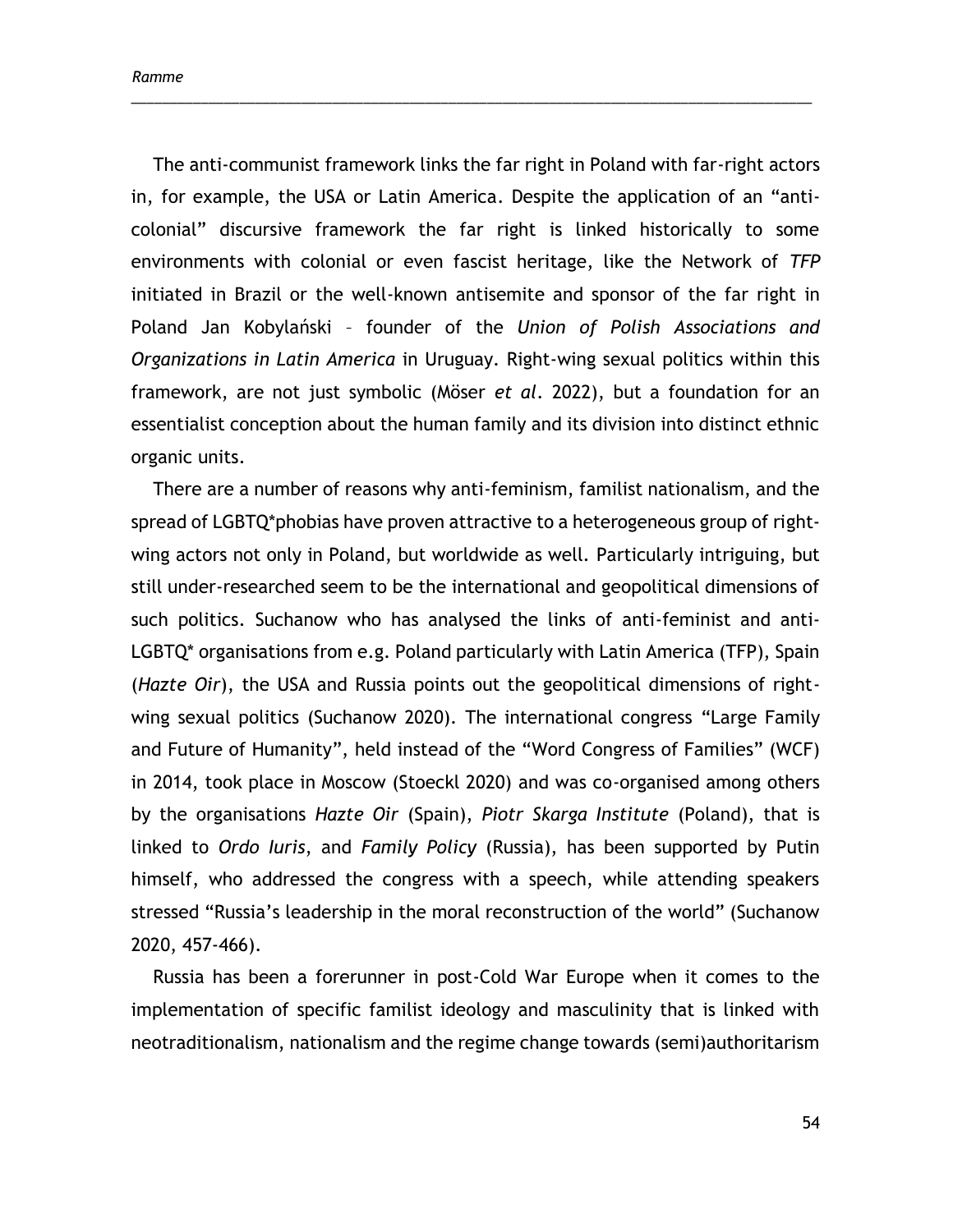(Johnson and Saarinen 2013). Family ideology and policy fostered by the Russian state, the *Russian Orthodox Church* and ultraconservatives like Aleksey Komov, Konstantin Malofeev or Vladimir and Natalia Yakunin are supposed to translate "traditional values" driven by an "authoritarian anti-liberalism and anticommunism" (Bluhm and Brand 2019, 240) into practice, while representing "the backbone of national security, supporting the envisioned recovery of Russia as a global power" (*Ibidem*, 223). Homophobic discourses are integral to such geopolitics (Edenborg 2018).

Ideologically, frameworks that link right-wing sexual politics to geopolitics in order to formulate an alternative "epistemology" to the "liberal West" have been developed among others by the fascist philosopher and advocate of Eurasian imperialism Alexander Dugin.<sup>16</sup> Putin's return to Euro-Asian identity "roots" and "Christian morality" and related right-wing sexual politics serves as an offer to fill an ideological void after the collapse of the Soviet Union, which in Putin's eyes also enhances Russia's ideological geopolitical position (Suchanow 2020, 117). The far-right Russian oligarch and billionaire Malofeev, who supposedly sponsored *Agenda Europe* (Datta 2021, 24; Suchanow 2020, 279), and according to the NGO *Right Wing Watch* also allegedly supported the international familist congress in 2014 in Moscow (Blue 2014) has been sanctioned by the EU since the Russian invasion into the Ukrainian territory of Crimea in 2014 (Stoeckl 2020). The EU was accusing him of supporting separatists and destabilising the region in Eastern Ukraine and Crimea (Council of Europe 2014), while the Ukrainian state accused him of supporting military troops in the conflict region.

This link of right-wing sexual politics to specific forms of geopolitics, predatory capitalism, authoritarian states/autocracies based on cronyism/oligarchies and

<sup>&</sup>lt;sup>16</sup> See, for example, the interview with the far-right philosopher and former co-head of the Russian National Bolshevist Party on a far-right website on geopolitics: Dugin, Alexander; Russell, Thaddeus (2022): Unregistered 193: Interview with Alexander Dugin. Hg. v. Katehon think tank. Geopolitics & Tradition. Available online at [https://katehon.com/en/article/unregistered-193-interview](https://katehon.com/en/article/unregistered-193-interview-alexander-dugin)[alexander-dugin.](https://katehon.com/en/article/unregistered-193-interview-alexander-dugin) About Dugin's geopolitics, see also Ingram (2001).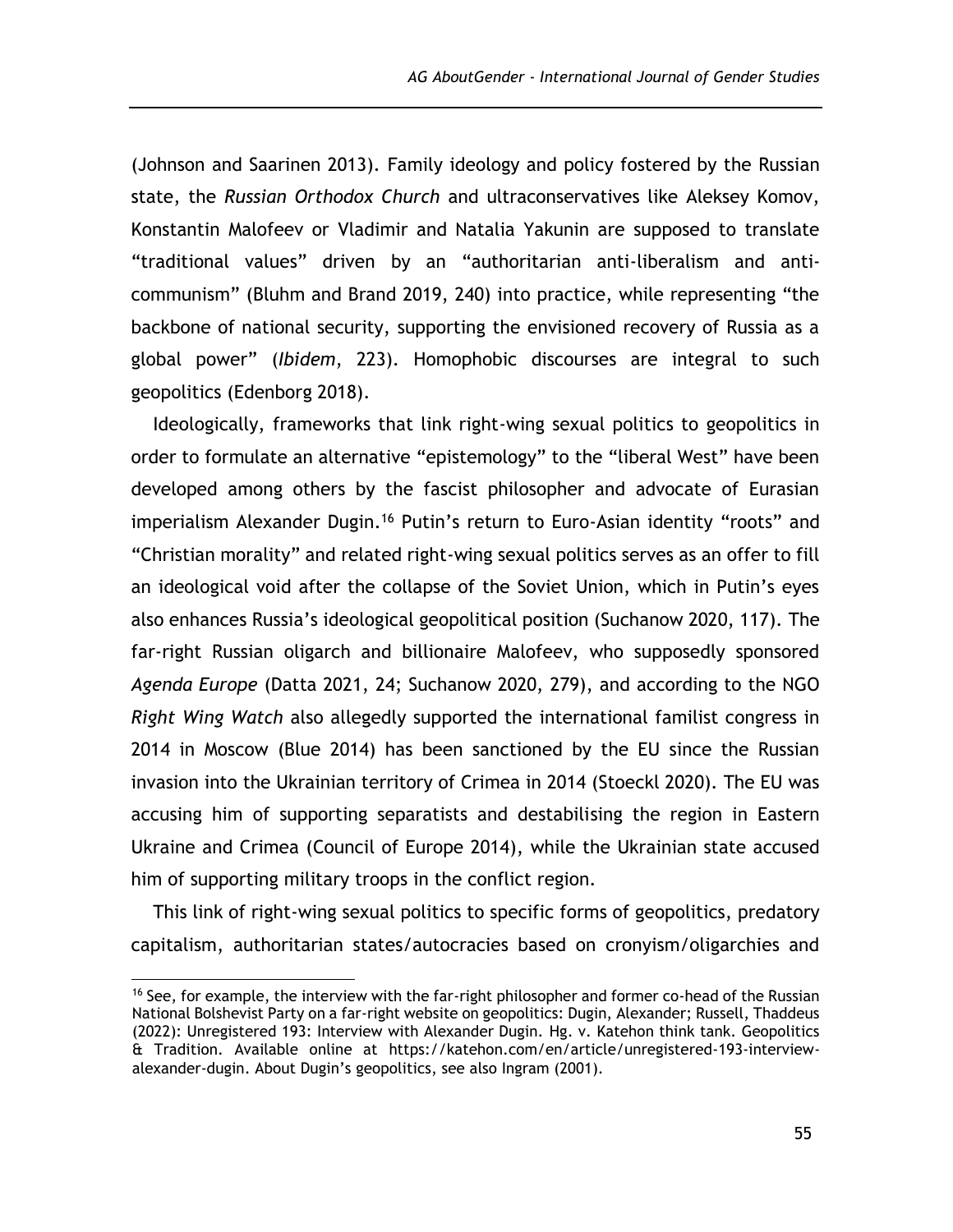even arms trade and warmongering might possibly open new research perspective on the connection between hegemonic masculinity, right-wing familism, authoritarianism and the exploitation, propagation and implementation of rightwing sexual political agendas. Alliances among groups of far-right actors and politicians across continents (including the USA and Russia) show that far-right geopolitics of sex and gender cannot be reduced to dichotomies like the West vs. the East, socialism (or victims of Capitalism) vs. (neo)liberalism, re-distribution vs. recognition and so on – which has been a popular explanation of the rise of the far right.

\_\_\_\_\_\_\_\_\_\_\_\_\_\_\_\_\_\_\_\_\_\_\_\_\_\_\_\_\_\_\_\_\_\_\_\_\_\_\_\_\_\_\_\_\_\_\_\_\_\_\_\_\_\_\_\_\_\_\_\_\_\_\_\_\_\_\_\_\_\_\_\_\_\_\_\_\_\_\_\_\_\_\_\_\_\_\_\_

When following the politics of the far right in Poland their focus on anti-EU and anti-German rhetoric contrasts with their very minor critique of Russia. Overall, the Kremlin's and Russia's political elites have been quite successful in developing a neoconservative narrative based on right-wing sexual politics, that have inspired a wide range of far-right followers in the European Union. Most importantly its anti-LGBT legislation, such as the ban on so-called 'homosexual propaganda' in 2013 (Wilkinson 2014; Edenborg 2017) has inspired the right wing to foster similar legislation in post-soviet and post socialist countries in Europe and has been echoed in Poland, where attempts to introduce similar anti-LGBT-legislation are in progress.

Narratives about "the West's" and the European Union's moral decline (Grishaeva 2019; Moss 2017), also function to stir up a fear of the "West" and to divert possible EU-friendly moods especially in post-socialist and post-Soviet states and thus to prevent the expansion of EU-influences or democratisation. Ultimately in his speech concerning the military invasion of Ukraine on 24 February 2022 President Putin referred to Russia as a protector of values that are ´true to human nature´ and accused 'the west' of imposing values that lead to degeneration: "they destroy our traditional values and force on us their false values that would erode us, our people from within" (President of Russia 2022).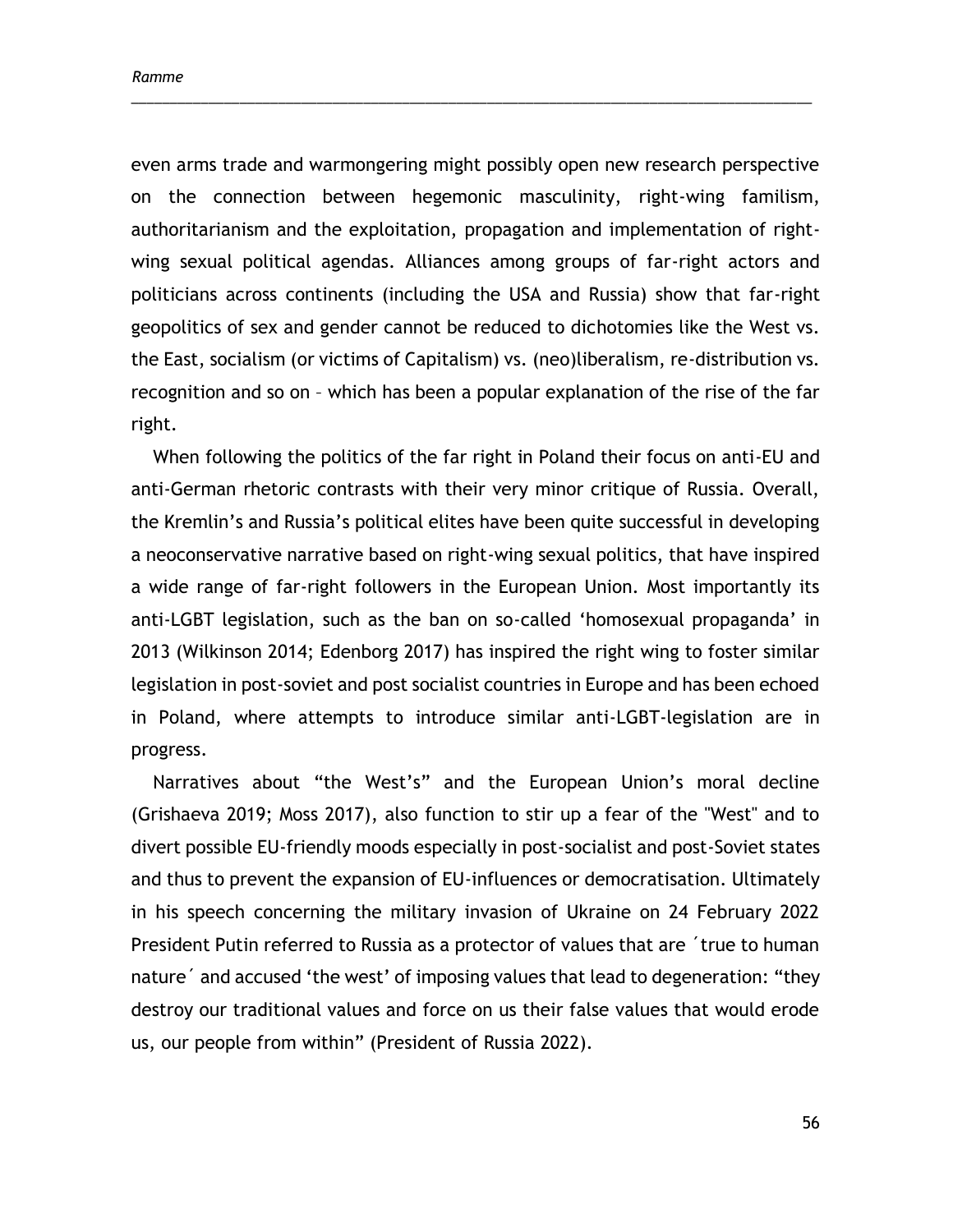After the further Russian invasion into Ukraine on 24 February 2022, the Polish Government at least to some extent paused their anti-EU rhetoric, while parts of the far right, ultra-nationalists and extreme-right church representatives (e.g. *Radio Maryja*) continued both their anti-EU and anti-Ukrainian stance, targeting especially war refugees of colour and (again) accusing them of being a threat to the safety of Polish women (e.g. the *National Guard of the Independence March Association* or *Młodzież Wszechpolska*). Especially far-right actors like *Konfederacja, KORWiN*; far-right media like *wRealu24*, *Media Narodowe* (Tatar and Pankowski 2022) that have also been vocal over the years in opposing women and LGBTQ\*-rights turned out also when it came to downplaying the Russian invasion, or even indirectly endorsing it. Examples of statements justifying or even endorsing the Russian invasion, also linking it among others with homophobia, in statements like "the world of rainbow murderers is ending"17, have been collected by *Nigdy Wiecej Association* (*Ibidem*).

On the other hand in March 2022 the anti-choice organisation *Fundacja Życie i Rodzina* started targeting women on border crossings or train stations, who had fled from Ukrainian war zones to Poland, many of whom have been victims of rape committed as a war crime seeking to terminate unwanted pregnancies. The activities of *Fundacja Życie i Rodzina* ar*e* also part of a campaign related to a new legislative initiative called "abortion is murder" launched in March 20202 that aims at restricting abortion even in cases of rape or incest and sentencing the pregnant person who underwent an abortion with up to eight years in prison. Their website *Fundacja Życie i Rodzina* states that "since the independence of Ukraine in 1991 some 30 million unborn have been killed there" and that **"***abortion is a bigger threat to peace"* (Życie i Rodzina 2022). Similar statements according to which "termination of pregnancy is worse than war" were a motto of the of anti-choice

<sup>&</sup>lt;sup>17</sup> This was for example a statement by the main editor of the "Tygodnik Solidarność" (Journal of the Trade Union NZSZ "Solidarność") and Journalist of "Do Rzeczy" (Tatar and Pankowski 2022, 7).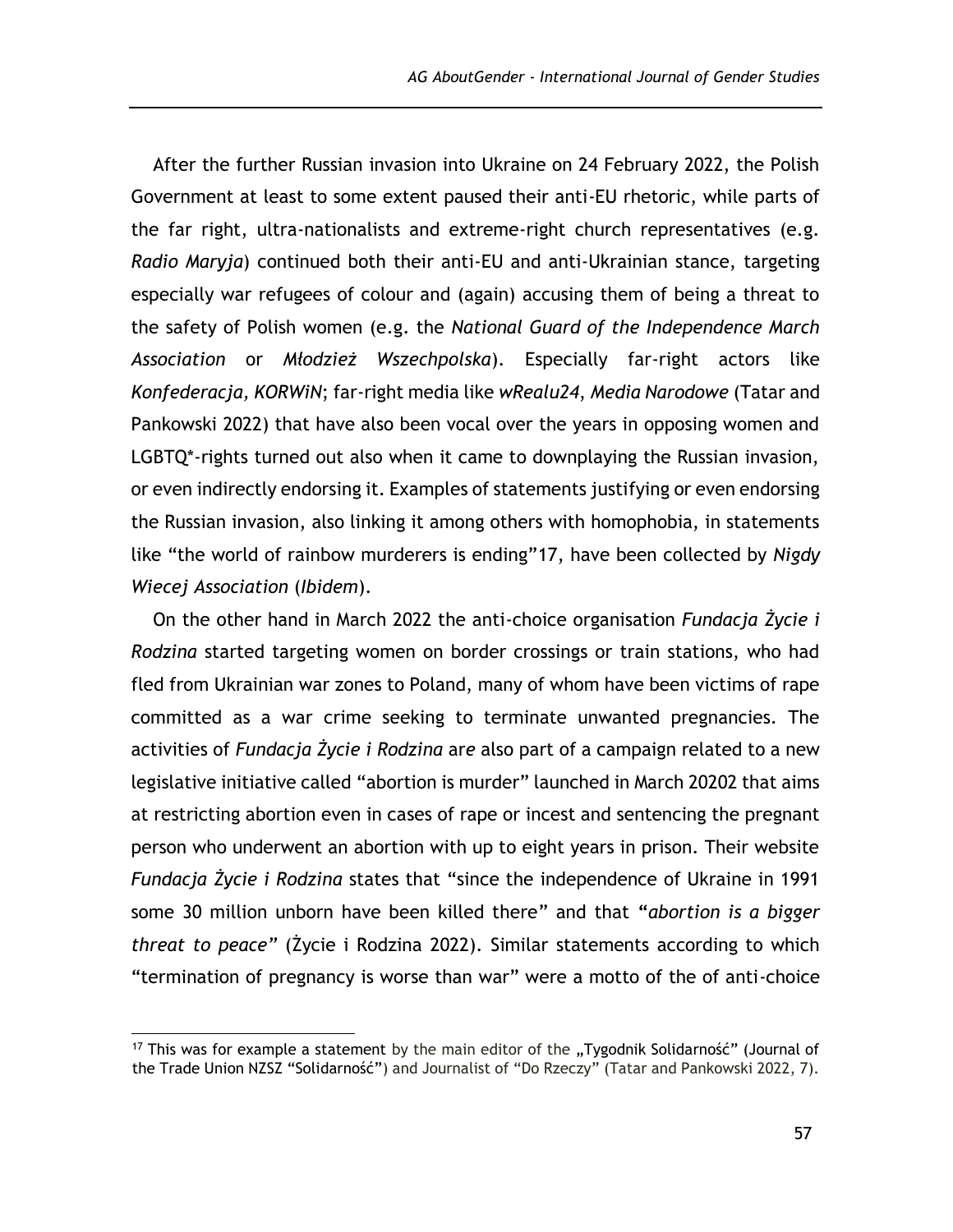movements in the famous pilgrimage centre of the *Polish Catholic Church* Jasna Góra gathering chaired by Archbishop Wacław Depo, Metropolitan of Częstochowa (Katolicka Agencja Informacyjna 2022).

\_\_\_\_\_\_\_\_\_\_\_\_\_\_\_\_\_\_\_\_\_\_\_\_\_\_\_\_\_\_\_\_\_\_\_\_\_\_\_\_\_\_\_\_\_\_\_\_\_\_\_\_\_\_\_\_\_\_\_\_\_\_\_\_\_\_\_\_\_\_\_\_\_\_\_\_\_\_\_\_\_\_\_\_\_\_\_\_

# **Conclusion**

It is important for understanding right-wing sexual and gender politics in Poland that nation (naród) and state are not analogous concepts. In right-wing nationalist discourses, individuals and their bodies are conceived as part of a coherent body of the nation and thus become territories of a border regime where the reproduction and sovereignty of the nation is guarded (see Kulawik 2017; Ramme 2019a; 2019b; Ramme and Snochowska-Gonzalez 2019; Kulpa 2012). In contrast to LGBTQ<sup>\*</sup> people, heterosexual women form an important part of the symbolic as well as practical construction of the Polish nation, through the role ascribed to them not only to raise their own children within the framework of the nuclear family, but to 'biologically' as well as culturally 'preserve' their imagined Polish nation. Both the contemporary *Catholic Church* and supporters of Catholic ethnonationalism in Poland appear as opponents of feminism, equality and LGBTQ\* people, seeing them as a threat to Catholic values, national traditions, family cohesion and the continuity of the nation. The anchor point for right-wing politics is the narrative of the perpetual occupation or foreign domination of Poland, which is used to justify the exclusion of certain population groups from the national community (Kulpa 2012, 113). Insofar such right-wing sexual politics not only (re)construct an imaginary nation – they are also practically deconstructing ´the nation´, by depriving parts of the population of their full and equal citizenship and by introducing a general climate of suspicion regarding possible practices of sexual and gender "misbehaviour".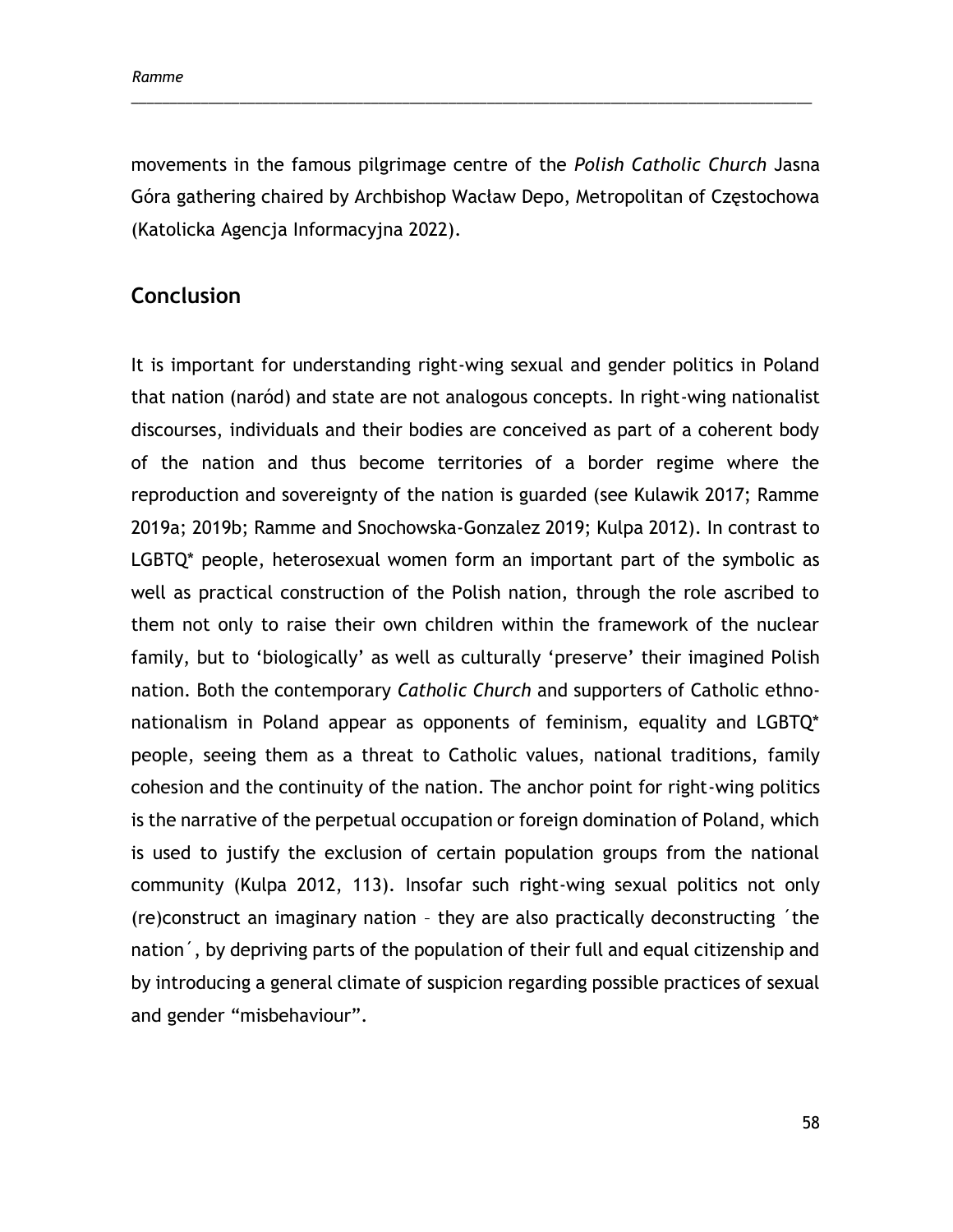The changes that can be observed in Poland since the election victory of the national Catholic right in 2015 do not resemble a revolution but are taking place gradually. Taken as a whole, they are aimed at a fundamental structural transformation not only of the Polish state, but of society itself. The aim is to assert the primacy of the national in all possible social spheres. These developments are supported by far right and nationalist civil society groups, rightwing media, the *Polish Catholic Church*, religious movements and NGOs such as the *TFP* network. In national Catholic discourses in Poland the criteria of national affiliation and stringent restrictive norms regarding sexuality and gender are so narrowly defined that they can be used against any (political) opponent, if desired. The public and violent political rhetoric in which people are grouped together through family (ideational and 'biological') affiliation and no longer perceived as individuals shows frightening similarities to fascist and/or volkisch discourses imaging nations as organic units, that develop as ethnically homogeneous extended family units.

These described contexts of a familist, Catholic nationalism in connection with narratives of an ongoing existential threat to the 'Polish people' and 'Christianity' indicate that the concept of family in the broadest sense refers not only to the nuclear family with father, mother and children, but also to an ethnonationalist or even volkisch principle of descent. Right-wing sexual ideologies and especially familism function well as a containers for far-right and authoritarian ideologies, without these connections being visible at first glance. This explains also why so many discursive alliances can be observed both locally and internationally between heterogeneous far-right political environments, but also environments with sentiments favouring authoritarian rule, especially rule that is granted by a specific birth right and family descent, whether it is by gendered, national, nobility, or other criteria.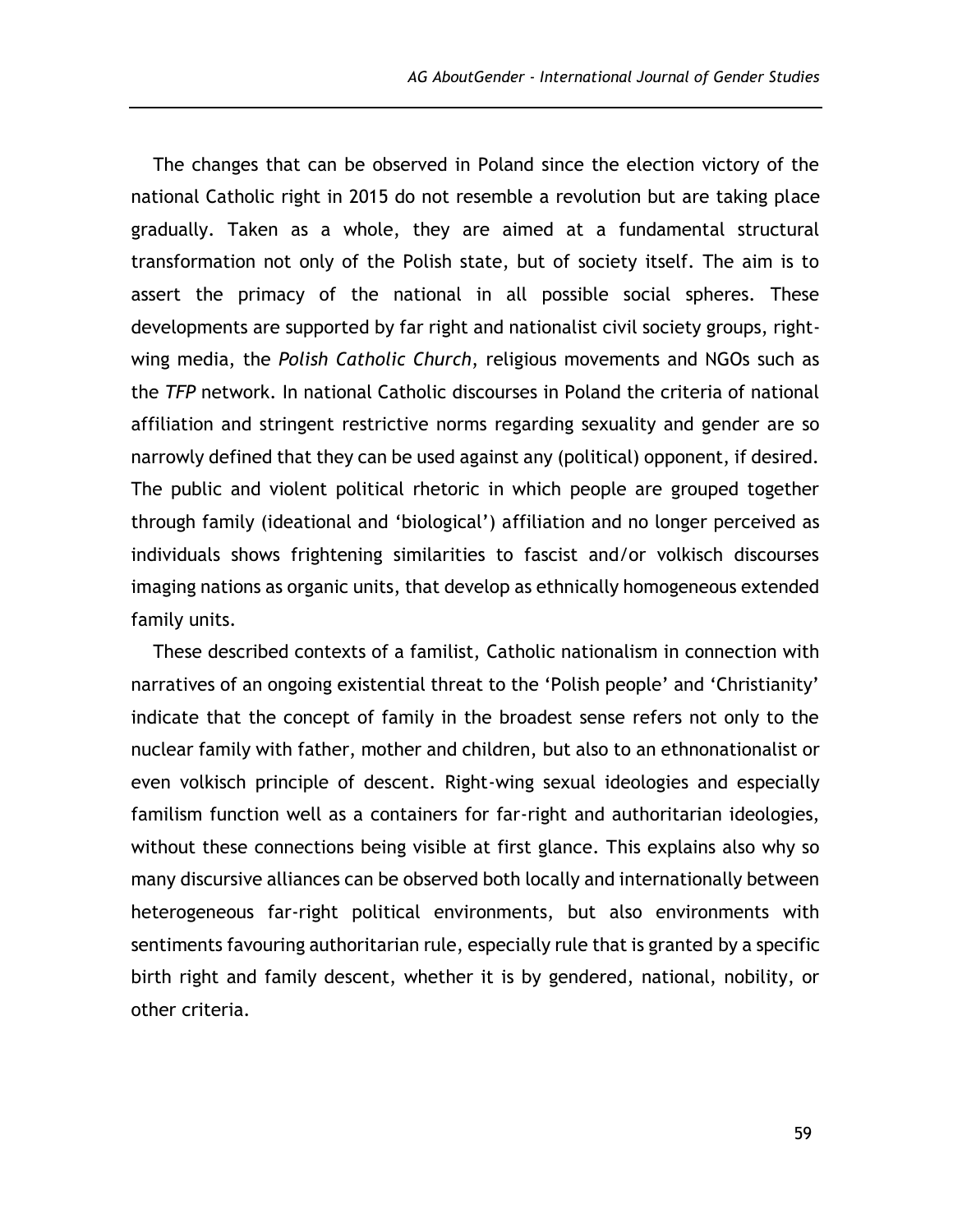Moreover, a look at international interconnections also shows that the spread of right-wing sexual politics is not a specifically Polish phenomenon and that the actors are internationally cooperating and applying similar discursive figures and strategies. In the context of current political developments, such as the war against the Ukraine, it could be observed how right-wing sexual politics are integral to discursive frameworks, that aim at offering geopolitical counter-projects to the "hegemonic liberal West", which the far right – not only in Russia or Poland, but worldwide – accuses of destroying a "natural order" based on gender binarities and heterosexuality.

\_\_\_\_\_\_\_\_\_\_\_\_\_\_\_\_\_\_\_\_\_\_\_\_\_\_\_\_\_\_\_\_\_\_\_\_\_\_\_\_\_\_\_\_\_\_\_\_\_\_\_\_\_\_\_\_\_\_\_\_\_\_\_\_\_\_\_\_\_\_\_\_\_\_\_\_\_\_\_\_\_\_\_\_\_\_\_\_

Nonetheless, it may turn out that the discrepancy between real social practices and the normative principles of right-wing sexual politics, which are proclaimed to be "natural", is ultimately the root cause of the inexorable failure of right-wing and ultra conservative agendas. The disintegration of *Ordo Iuris* or the massive problems of the *Roman Catholic Church* to adhere to the guidelines of its own moral teachings are exemplary for this failure. In the end right-wing sexual agendas can ultimately only be enforced through violence and the establishment of authoritarian state structures, in which case they will also be effective means of potentially defaming any political opponents, including within their own right-wing and conservative ranks.

### **References**

Blue, M. (2014), *World Congress Of Families Funder Convenes Far-Right Group To Discuss Ridding Europe of 'Satanic Gay Lobby'*, in "Right Wing Watch", 04 June 2014 - [https://www.rightwingwatch.org/post/world-congress-of-families](https://www.rightwingwatch.org/post/world-congress-of-families-funder-convenes-far-right-group-to-discuss-ridding-europe-of-satanic-gay-lobby/)[funder-convenes-far-right-group-to-discuss-ridding-europe-of-satanic-gay](https://www.rightwingwatch.org/post/world-congress-of-families-funder-convenes-far-right-group-to-discuss-ridding-europe-of-satanic-gay-lobby/)[lobby/](https://www.rightwingwatch.org/post/world-congress-of-families-funder-convenes-far-right-group-to-discuss-ridding-europe-of-satanic-gay-lobby/) (retrieved 06 March 2022).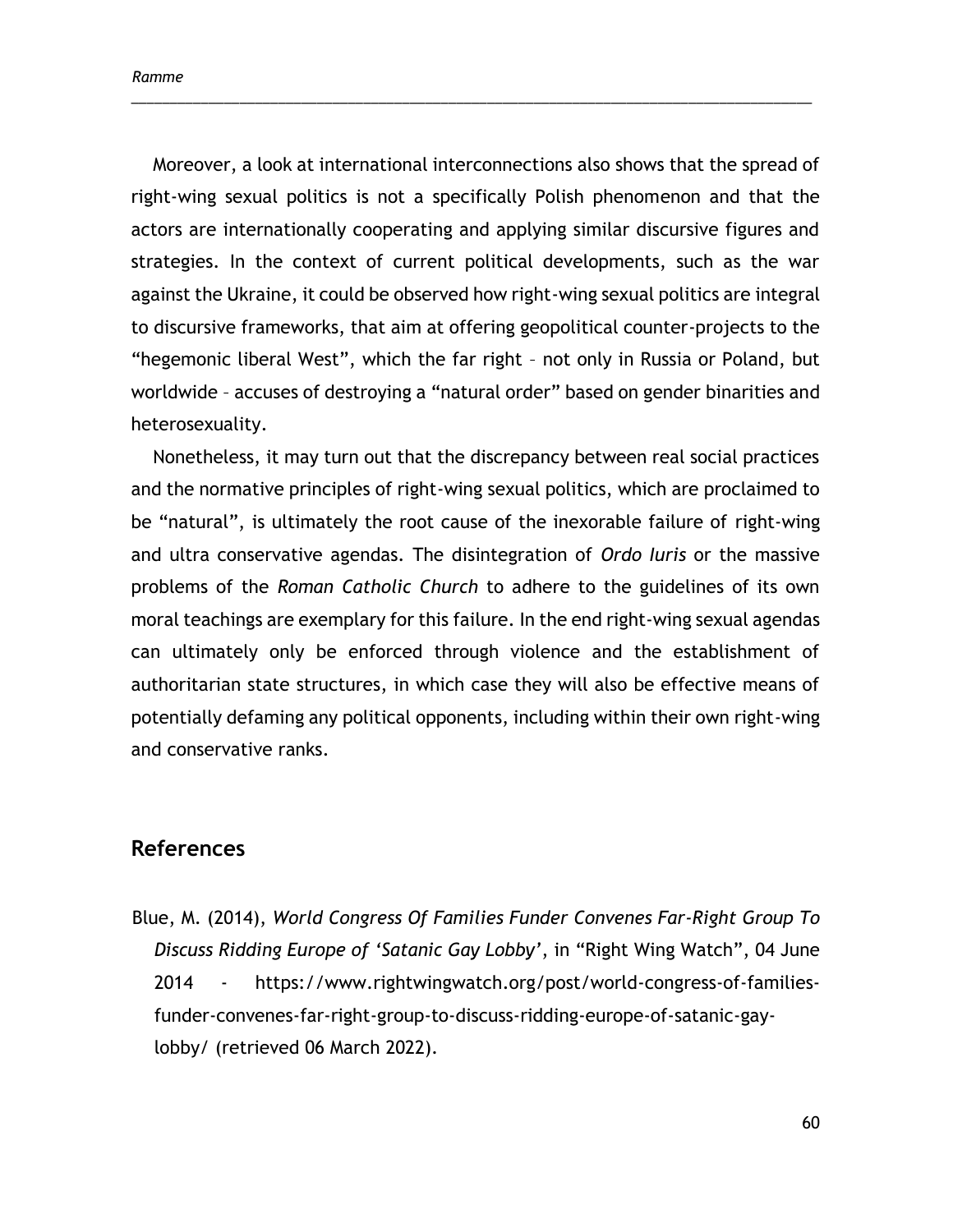- Bluhm, K. and Brand, M. (2019), "Traditional values unleashed. The ultraconservative influence on Russian family policy", in Bluhm, K. and Varga, M. (eds. by), *New conservatives in Russia and East Central Europe*, London and New York, Routledge, pp. 223-244.
- Chołuj, B. (2009), "Frauen, Frauenbild und 'Frauenfrage'", in Bingen, D. and Ruchniewicz, K. (eds. by), *Länderbericht Polen*, Bonn, BPB, pp. 445-458.
- Chołuj, B. (2015), "'Gender-Ideologie' Ein Schlüsselbegriff des polnischen Anti-Genderismus", in Hark, S. and Villa, P.I., pp. 219-239.
- Cornejo-Valle, M. and Ramme, J. (2022), "'We Don't Want Rainbow Terror': Religious and Far-Right Sexual Politics in Poland and Spain", in Möser, C., Ramme, J. and Takács, J. (eds. by), *Paradoxical Right-Wing Sexual Politics in Europe*, Cham, Springer, pp. 25-60.
- Council of Europe (2014), *Council implementing Regulation (EU) No 269/2014 concerning restrictive measures in respect of actions undermining or threatening the territorial integrity, sovereignty and independence of Ukraine*, <https://eur-lex.europa.eu/legal-content/en/txt/?uri=celex:32014r0826> (retrieved 06 March 2022).
- Datta, N. (2021), *Tip of the Iceberg: Religious Extremist Funders against Human Rights for Sexuality and Reproductive Health in Europe 2009 – 2018*, Brussels, EPF.
- Duda, M. (2016), *Dogmat płci. Polska wojna z gender*, Warszawa, Katedra.
- Dueholm, N. and Ordo Iuris Analysis Department (2017), *Czarne protesty: spontaniczny ruch czy efekt wielkiej inwestycji finansowej?* http://www.ordoiuris.pl/ochrona-zycia/czarne-protesty-spontaniczny-ruchczy-efekt-wielkiej-inwestycji-finansowej.
- Edenborg, E. (2017), *Politics of Visibility and Belonging. From Russia's "Homosexual Propaganda" Laws to the Ukraine War*, London and New York, Routledge.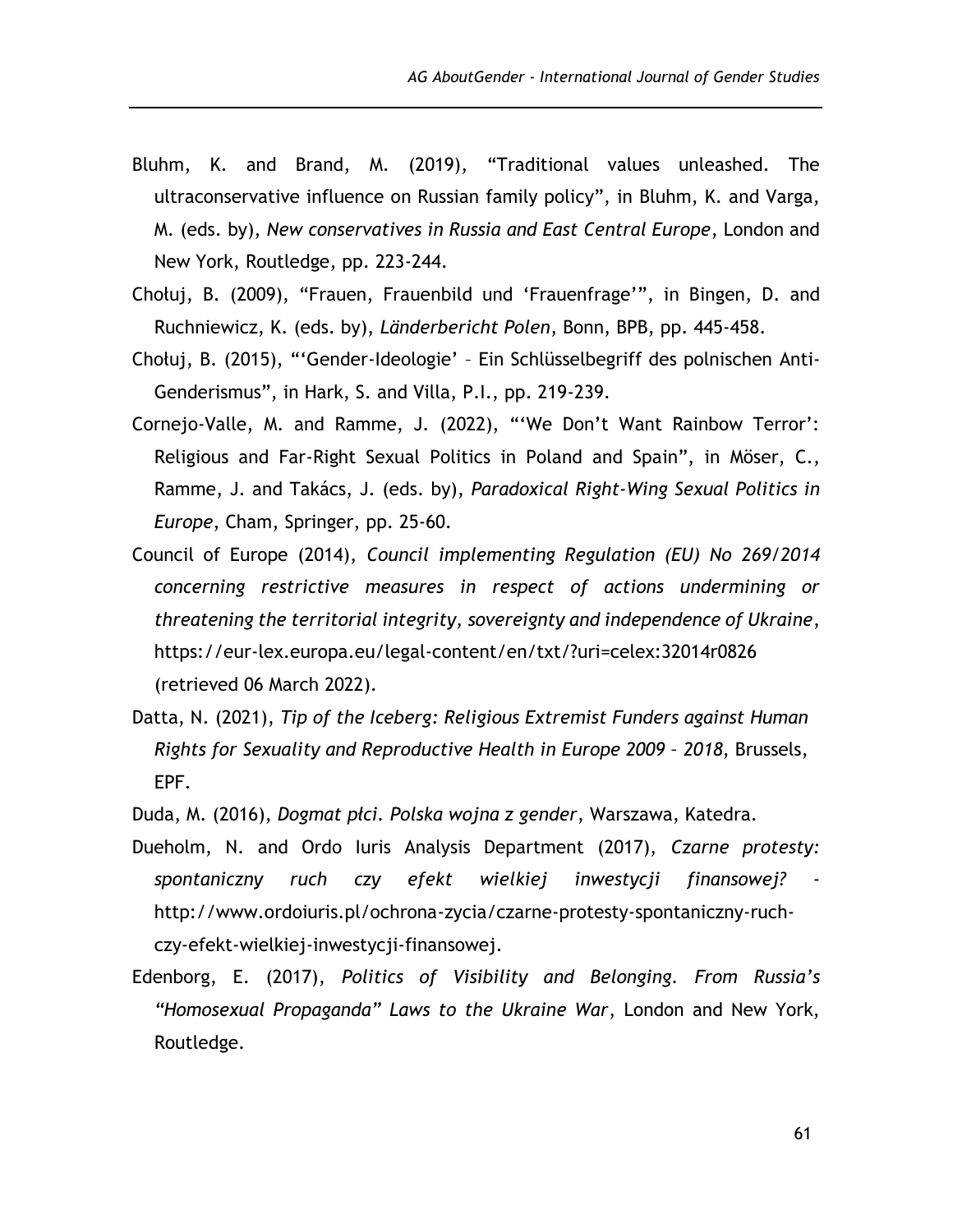Edenborg, E. (2018), "Homophobia as Geopolitics: 'Traditional Values' and the Negotiation of Russia's Place in the World", in Mulholland, J., Montagna, N. and Sanders-McDonagh, E. (eds. by), *Gendering Nationalism*, Cham, Springer, pp. 67-87.

\_\_\_\_\_\_\_\_\_\_\_\_\_\_\_\_\_\_\_\_\_\_\_\_\_\_\_\_\_\_\_\_\_\_\_\_\_\_\_\_\_\_\_\_\_\_\_\_\_\_\_\_\_\_\_\_\_\_\_\_\_\_\_\_\_\_\_\_\_\_\_\_\_\_\_\_\_\_\_\_\_\_\_\_\_\_\_\_

- European Parliament (2019a), *Parliament strongly condemns "LGBTI-free zones" in Poland* - [www.europarl.europa.eu/news/en/pressroom/](http://www.europarl.europa.eu/news/en/pressroom/%2020191212IPR68923/%20%20parliament-strongly-condemns-lgbti-free-zones-in-poland)  [20191212IPR68923/%20 parliament-strongly-condemns-lgbti-free-zones-in](http://www.europarl.europa.eu/news/en/pressroom/%2020191212IPR68923/%20%20parliament-strongly-condemns-lgbti-free-zones-in-poland)[poland](http://www.europarl.europa.eu/news/en/pressroom/%2020191212IPR68923/%20%20parliament-strongly-condemns-lgbti-free-zones-in-poland) (retrieved 06 March 2022).
- European Parliament (2019b), *Resolution on public discrimination and hate speech against LGBTI people, including LGBTI free zones. Hg. v. Legislative Observatory* - [https://oei.secure.europarl.europa.eu/oeil/popups/](https://oei.secure.europarl.europa.eu/oeil/popups/%20ficheprocedure.do?lang=en&%25%2020reference)  [ficheprocedure.do?lang=en&% 20reference](https://oei.secure.europarl.europa.eu/oeil/popups/%20ficheprocedure.do?lang=en&%25%2020reference) (retrieved 06 March 2022).
- Grishaeva, E. (2019), "'Making Europe Great Again': Anti-Western Criticism from Orthodox Conservative Actors Online", in Suslov, M. (ed. by), *Contemporary Russian Conservatism. Problems, Paradoxes, and Perspectives*, Boston, BRILL, pp. 234-256.
- Hark, S. and Villa, P.I. (eds. by) (2015), *Anti-Genderismus: Sexualität und Geschlechter als Schauplätze aktueller politischer Auseinandersetzungen*, Bielefeld, Transcript.
- Ingram, A. (2001), Alexander Dugin: geopolitics and neo-fascism in post-Soviet Russia, in *Political Geography*, vol. 20, no. 8, pp. 1029-1051.
- Izdebski, Z. (2014), Współcześni Polacy wobec seksualności. Purytanie czy hedoniści?, in *Kultura Współczesna*, vol. 84, no. 1, pp. 57-66.

Janion, M. (1996), *Kobiety i duch inności*, Warszawa, Sic!.

Jawor, A. (2018), *Intymnosc cenzurowana: Panika moralna wokól rodziny na przykladzie rodzin nieheteronormatywnych w Polsce*, Warszawa, Scholar.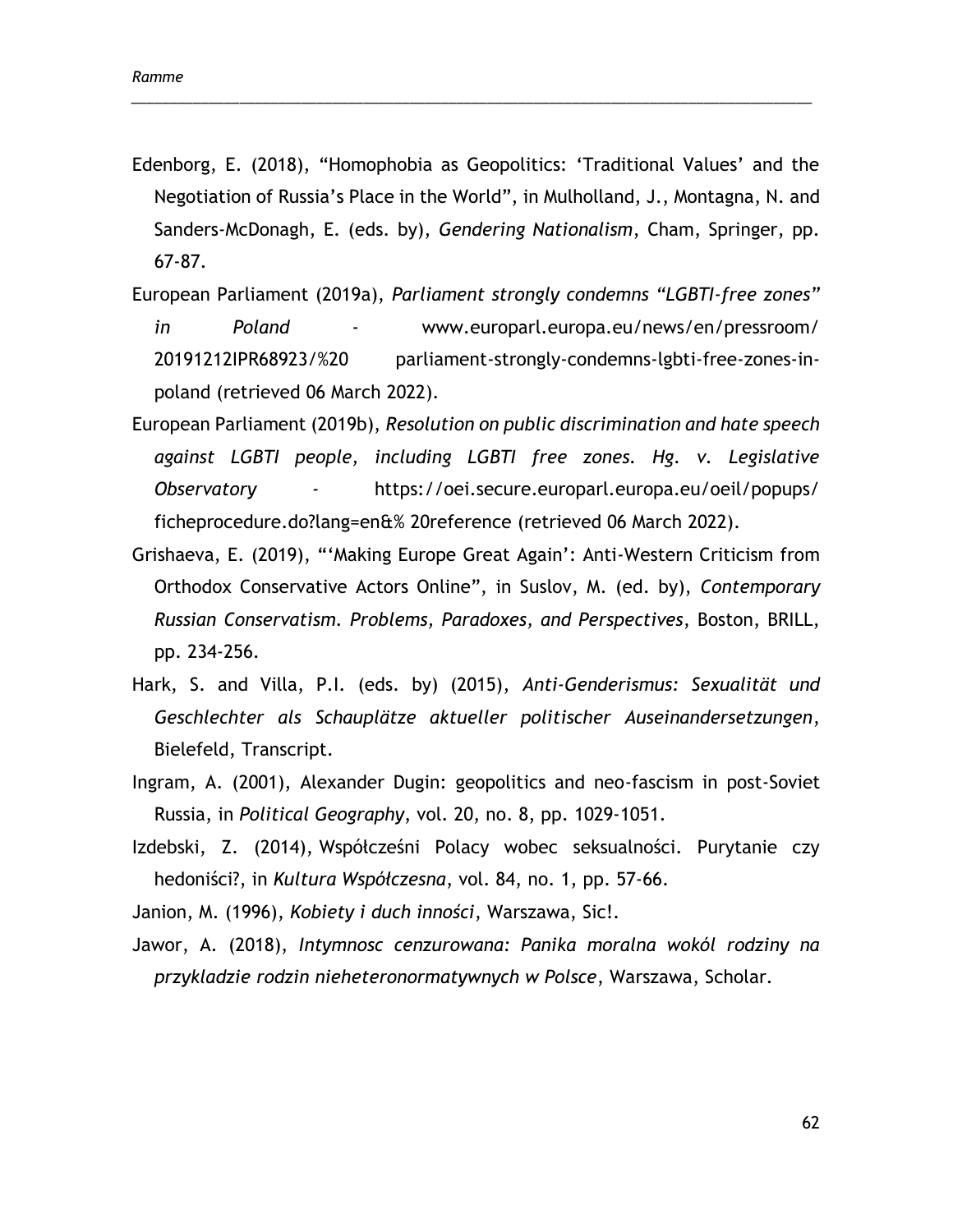- Johnson, J.E. and Saarinen, A. (2013), Twenty-First-Century Feminisms under Repression: Gender Regime Change and the Women's Crisis Center Movement in Russia, in *Signs*, vol. 38, no. 3, pp. 543-567.
- Katolicka Agencja Informacyjna, K. A.I. (2022), *Obrońcy życia: potrzeba większego zaangażowania katolików, by zmienić społeczne myślenie o życiu człowieka | eKAI* - [https://www.ekai.pl/obroncy-zycia-potrzeba-wiekszego-zaangazow](https://www.ekai.pl/obroncy-zycia-potrzeba-wiekszego-zaangazo)ania katolikow-by-zmienic-spoleczne-myslenie-o-zyciu-czlowieka/ (retrieved 16 April 2022).
- Keinz, A. (2008), *Polens Andere. Verhandlungen von Geschlecht und Sexualität in Polen*, Bielefeld, Transcript.
- Botsch, G. and Kopke, C. (2018), "Der 'Volkstod'. Zur Kontinuität einer extrem rechten Paranoia", in Lang, J. and Peters, U. (eds. by), *Antifeminismus in Bewegung. Aktuelle Debatten um Geschlecht und sexuelle Vielfalt*, Hamburg, Martha press, pp. 63-90.
- Korolczuk, E. and Graff, A. (2018), Gender as "Ebola from Brussels": The Anticolonial Frame and the Rise of Illiberal Populism, in *Signs*, vol. 43, no. 4, pp. 797-821.
- Korolczuk, E., Kowalska, B., Ramme, J. and Snochowska-Gonzalez, C. (eds. by) (2019), *Bunt Kobiet. Czarne Protesty i Strajki Kobiet*, Europejskie Centrum Solidarności.
- Kraft, C. (2010), Schafft sich der Staat eine polnische Nation oder eine sozialistische Gesellschaft? Systemwandel durch Bevölkerungspolitik in Ostpreußen und Niederschlesien im Vergleich, in *Bohemia*, vol. 50, no. 1, pp. 23-41.
- Kuhar, R. and Paternotte, D. (eds. by) (2017), *Anti-Gender Campaigns. Mobilizing Against Equality*, New York, Rowman & Littlefield International.
- Kulawik, T. (2017), "Auf Leben und Tod: Politische Epistemologie und Körperpolitik im Grenzland Europas", in Bargetz, B. Kreisky, E. and Ludwig, G. (eds. by),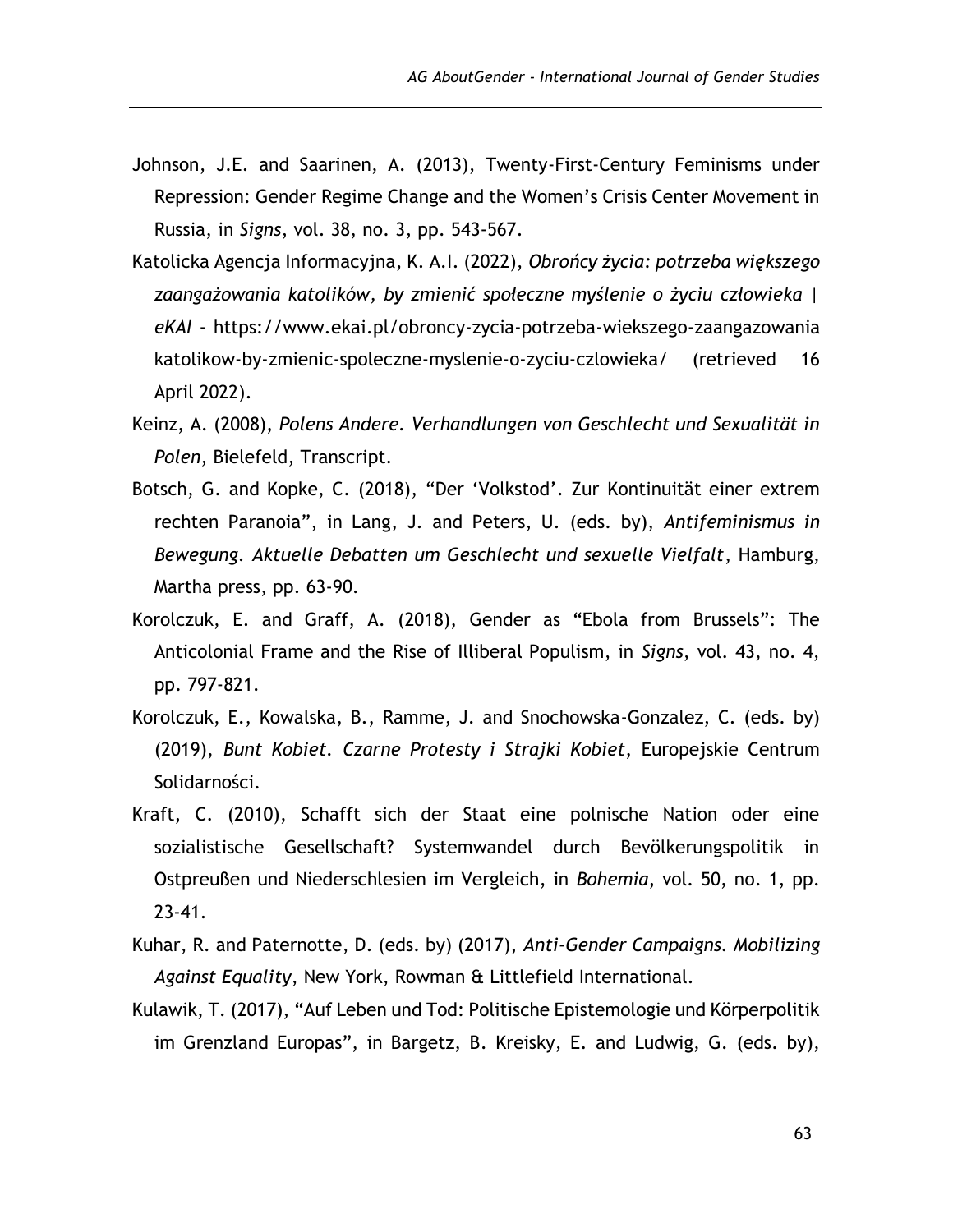*Dauerkämpfe. Feministische Zeitdiagnosen und Strategien*, Frankfurt am Main, Campus Verlag, pp. 111-121.

\_\_\_\_\_\_\_\_\_\_\_\_\_\_\_\_\_\_\_\_\_\_\_\_\_\_\_\_\_\_\_\_\_\_\_\_\_\_\_\_\_\_\_\_\_\_\_\_\_\_\_\_\_\_\_\_\_\_\_\_\_\_\_\_\_\_\_\_\_\_\_\_\_\_\_\_\_\_\_\_\_\_\_\_\_\_\_\_

- Kulpa, R. (2012), *Nation Queer? Discourses Of Nationhood And Homosexuality In Times Of Transformation: Case Studies From Poland* (PhD thesis), ORBIT Birkbeck, University of London - [http://bbktheses.da.ulcc.ac.uk/20/.](http://bbktheses.da.ulcc.ac.uk/20/)
- Lang, J. and Ulrich, P. (eds. by) (2018), *Antifeminismus in Bewegung. Aktuelle Debatten um Geschlecht und sexuelle Vielfalt*, Hamburg, Marta Press.
- McClintock, A. (1993), Family Feuds: Gender, Nationalism and the Family, in *Feminist Review,* vol. 44, no. 1, pp. 61-80.
- Meyer Resende, M. (2015), *Nationalism and Catholicism: Changing Nature of Party Politics*, Abington and New York, Routledge.
- Mishtal, J. (2015), *The Politics of Morality: The Church, The State, and Reproductive Rights in Postsocialist Poland*, Ohio, University Press.
- Möser, C., Ramme, J. and Takács, J. (2022), "Paradoxes That Matter: Introducing Critical Perspectives on Right-Wing Sexual Politics in Europe", in Möser, C. Ramme, J. and Takács, J. (eds. by), *Paradoxical Right-Wing Sexual Politics in Europe*, Cham, Springer, pp. 1-24.
- Moss, K. (2017), "Russia as the Savior of European Civilization: Gender and the Geopolitics of Traditional Values", in Kuhar, R. and Paternotte, D., pp. 195-214.
- Mosse, G.L. (1985), *Nationalism and Sexuality: Respectability and Abnormal Sexuality in Modern Europe*, New York, Howard Fertig.
- Mosteller, F. (2010), "Sexual Behavior in the United States: The Kinsey Report", in Mosteller, F., Fienberg, S.E. Hoaglin, D.C. and Tanur, J.M. (eds. by), *In the Pleasures of Statistics*, New York, Springer, pp. 19-29.
- Notz, G. (2015), *Kritik des Familismus. Theorie und soziale Realität eines ideologischen Gemäldes*, Stuttgart, Schmetterling.
- Pająk, P. and Gawron, K. (2022), *Uchwały anty-LGBT i inne dyskryminujące akty prawne* - [https://docs.google.com/spreadsheets/d/15yrxAGCj9RKop\\_](https://docs.google.com/spreadsheets/d/15yrxAGCj9RKop_%20IBz35OuD5%20KKylSIHUVnpfJ2b5W8Xg/edit#gid=1811247053)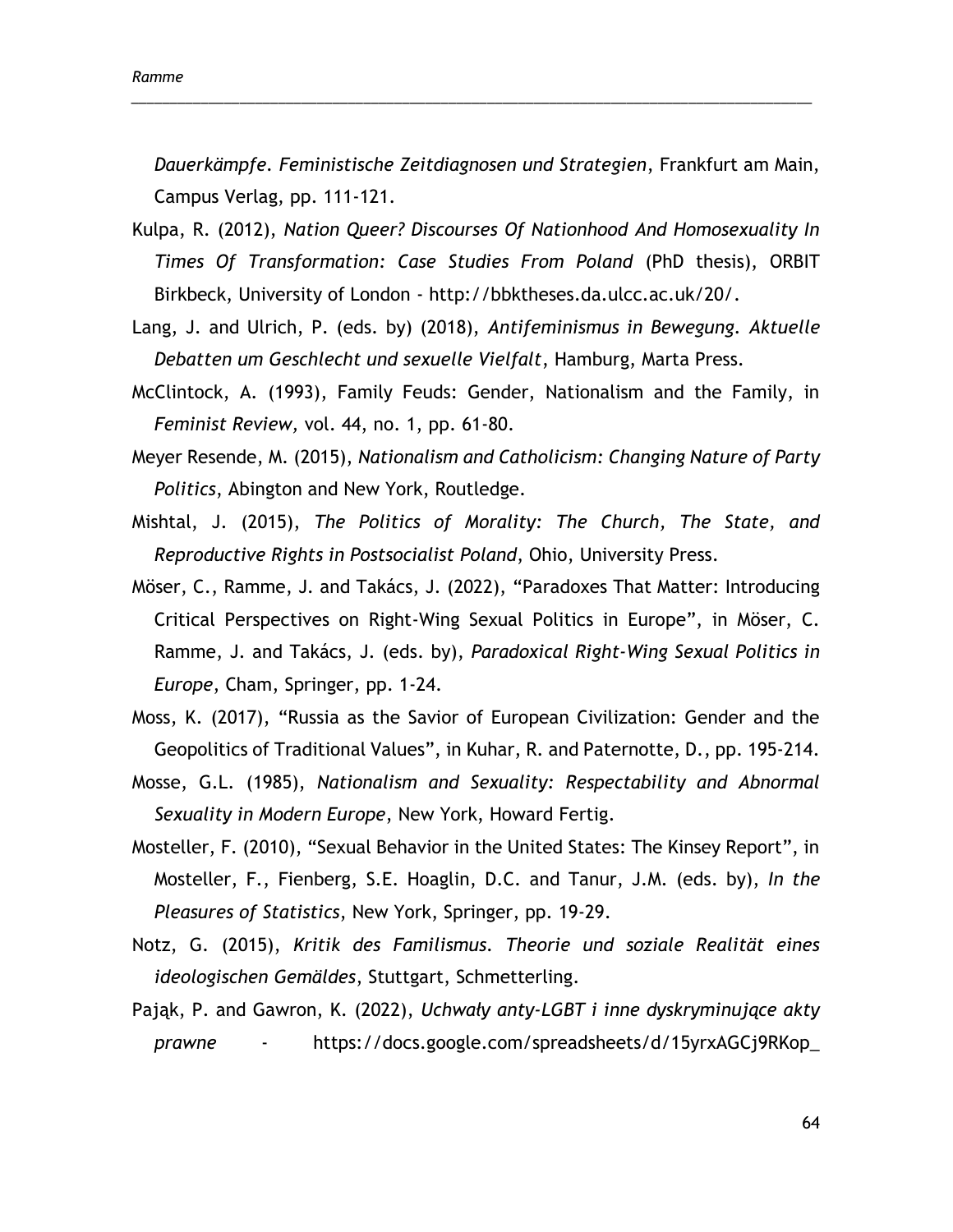[IBz35OuD5 KKylSIHUVnpfJ2b5W8Xg/edit#gid=1811247053](https://docs.google.com/spreadsheets/d/15yrxAGCj9RKop_%20IBz35OuD5%20KKylSIHUVnpfJ2b5W8Xg/edit#gid=1811247053) (retrieved 08 April 2022).

- Pickhan, G. (2006), *Frauenrollen, Geschlechterdifferenz und Nation-Building in*  der Geschichte Polens, in Jahrbuch Polen, 17/2006 [https://www.polendenkmal.de/assets/downloads/jahrbuch-polen/JB-](https://www.polendenkmal.de/assets/downloads/jahrbuch-polen/JB-Polen2006_)Polen2006 Frauen/pickhanjb2006.pdf (retrieved 10 May 2019).
- Piotrowska, A. (2022), *Karolina Pawłowska i Tymoteusz Zych zabrali głos. Co się wydarzyło instytucie Ordo Iuris?*, in *Polska Times*, 30 January 2022 [https://polskatimes.pl/karolina-pawlowska-i-tymoteusz-zych-zabrali-glos-co](https://polskatimes.pl/karolina-pawlowska-i-tymoteusz-zych-zabrali-glos-co-sie-wydarzylo-instytucie-ordo-iuris/ar/c1-16022719)[sie-wydarzylo-instytucie-ordo-iuris/ar/c1-16022719](https://polskatimes.pl/karolina-pawlowska-i-tymoteusz-zych-zabrali-glos-co-sie-wydarzylo-instytucie-ordo-iuris/ar/c1-16022719) (retrieved 06 March 2022).
- Polish Commissioner for Human Rights (2018a), Prokurator nadużył prawa, kwestionując wyrok NSA ws. aktu urodzenia dziecka w związku dwóch kobiet (The prosecutor abused his right by challenging the ruling of the Supreme Administrative Court on the birth certificate of a child in the union of two women), Rzecznik Praw Obywatelskich, 10 October 2018 https://www.rpo.gov.pl/pl/content/rpo-prokurator-naduzyl-prawakwestionujac-wyrok-nsa-ws-aktu-urodzeniadziecka-w-zwiazku-dwoch-kobiet (retrieved 20 July 2019).
- Polish Commissioner for Human Rights (2018b), Państwo nie może odmawiać obywatelom prawa do zgromadzenia pod pretekstem ochrony bezpieczeństwa. RPO przeciw zakazowi Marszu Równości w Lublinie (The state cannot deny citizens the right to assemble under the pretext of protecting security. Obudsman against the ban on the Equality March in Lublin), XI.613.8.2018.AK/AS/ABB/MK, Rzecznik Praw Obywatelskich, 10 October 2018 https://www.rpo.gov.pl/pl/content/RPO-panstwo-nie-moze-odmawiacobywatelom-prawa-do-zgromadzeniatylko-dlatego-%C5%BCe-nie-umie-ichbronic-Lublin (retrieved 06 June 2019).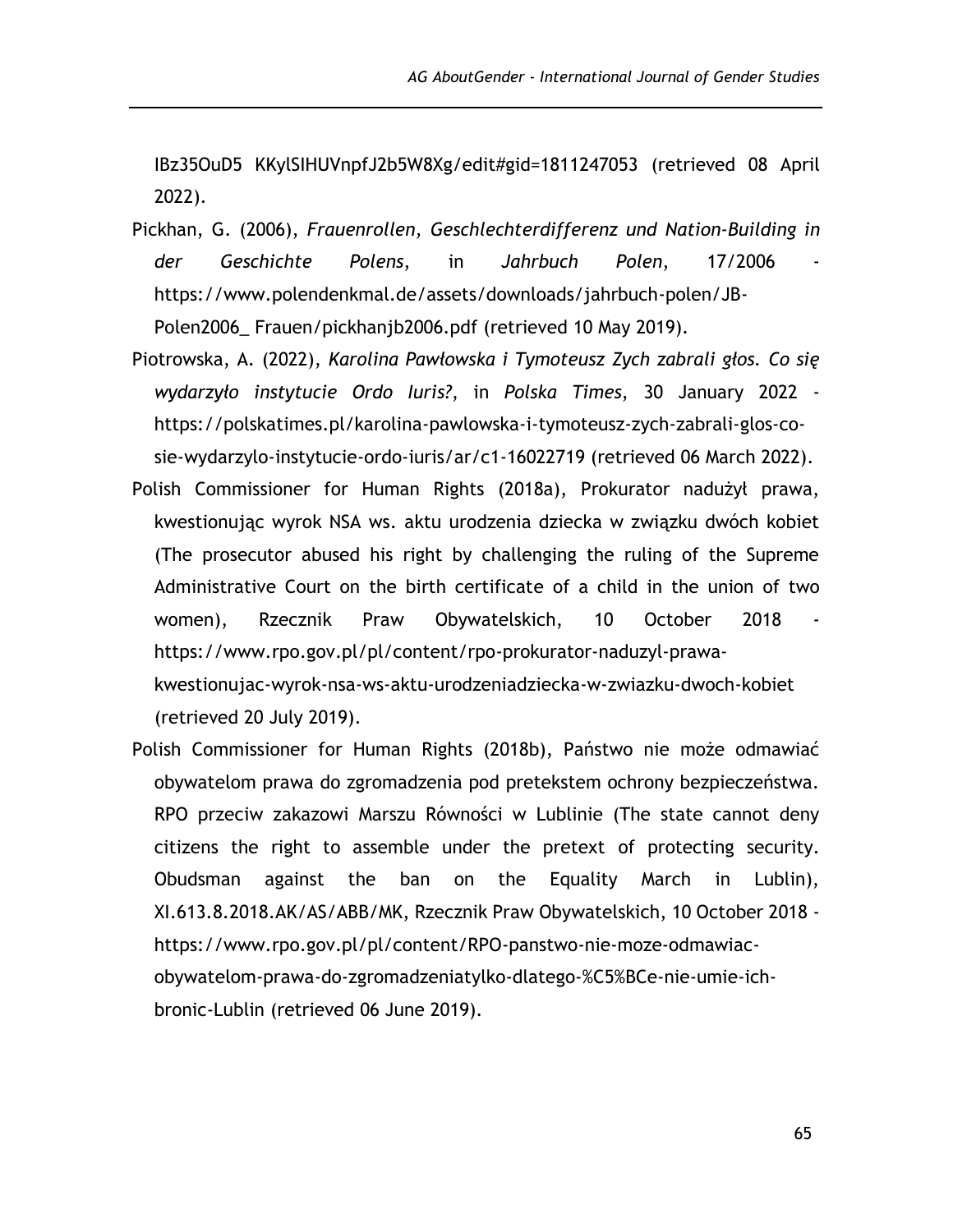President of Russia (2022): "Address by the President of the Russian Federation" <http://en.kremlin.ru/events/president/news/67843> (retrieved 02 March 2022).

\_\_\_\_\_\_\_\_\_\_\_\_\_\_\_\_\_\_\_\_\_\_\_\_\_\_\_\_\_\_\_\_\_\_\_\_\_\_\_\_\_\_\_\_\_\_\_\_\_\_\_\_\_\_\_\_\_\_\_\_\_\_\_\_\_\_\_\_\_\_\_\_\_\_\_\_\_\_\_\_\_\_\_\_\_\_\_\_

- Przyłęcki, P. (2012), *Populizm w polskiej polityce. Analiza dyskursu polityki*, Warszawa, Wydawnictwo Sejmowe.
- Ramme, J. (2019a), Women's Uprising in Poland. Embodied Claims between the Nation and Europe, in *Anthropological Journal of European Cultures*, vol. 28, no. 1, pp. 90-93.
- Ramme, J. (2019b), Exclusion through Inclusion. Struggles over the Scalar Regimes of Belonging Europe and the Family at the 1995 Fourth UN World Conference on Women and the Agency of (Polish) Women, in *Frontiers in Sociology* [https://doi.org/10.3389/fsoc.2019.00055.](https://doi.org/10.3389/fsoc.2019.00055)
- Ramme, J. (2019c), Framing Solidarity. Feminist Patriots Opposing the Far Right in Contemporary Poland, in *Open Cultural Studies*, 2019(3), pp. 469-484.
- Ramme, J. and Snochowska-Gonzalez, C. (2019), "Nie/Zwykłe Kobiety. Populizm Prawicy, Wola Ludu a Kobiecy Suweren", in Korolczuk, E. *et al.*, pp. 83-117.
- Scheppele, K.L. and Pech, L. (2018), *Was the Commission Right to Activate pre-Article 7 and Article 7(1) Procedures Against Poland?, in VerfBlog*  [https://verfassungsblog.de/was-the-commission-right-to-activate-pre-article-](https://verfassungsblog.de/was-the-commission-right-to-activate-pre-article-7-and-art-71-procedures-against-poland/)[7-and-art-71-procedures-against-poland/.](https://verfassungsblog.de/was-the-commission-right-to-activate-pre-article-7-and-art-71-procedures-against-poland/)
- Sobczak, K. (2019), TK: Drukarz mógł odmówić usługi fundacji LGBT [https://www.prawo.pl/prawo/odmowa-uslugi-dla-fundacji-lgbt-wyrok-tk-ws](https://www.prawo.pl/prawo/odmowa-uslugi-dla-fundacji-lgbt-wyrok-tk-ws-drukarza-zlodzi)[drukarza-zlodzi,](https://www.prawo.pl/prawo/odmowa-uslugi-dla-fundacji-lgbt-wyrok-tk-ws-drukarza-zlodzi) 26 June 2019.
- Stanley, B. (2017), Polish Nationalism on the March: The Context behind the Controversy, in *Notes from Poland*, 17 November 2017 [https://notesfrompoland.com/2017/11/17/polish-nationalism-on-the-march](https://notesfrompoland.com/2017/11/17/polish-nationalism-on-the-march-the-context-behind-the-controversy/#_ftn1)[the-context-behind-the-controversy/#\\_ftn1.](https://notesfrompoland.com/2017/11/17/polish-nationalism-on-the-march-the-context-behind-the-controversy/#_ftn1)
- Stoeckl, K. (2020), The rise of the Russian Christian Right: the case of the World Congress of Families, in *Religion, State & Society*, vol. 48, no. 4, pp. 223-238.